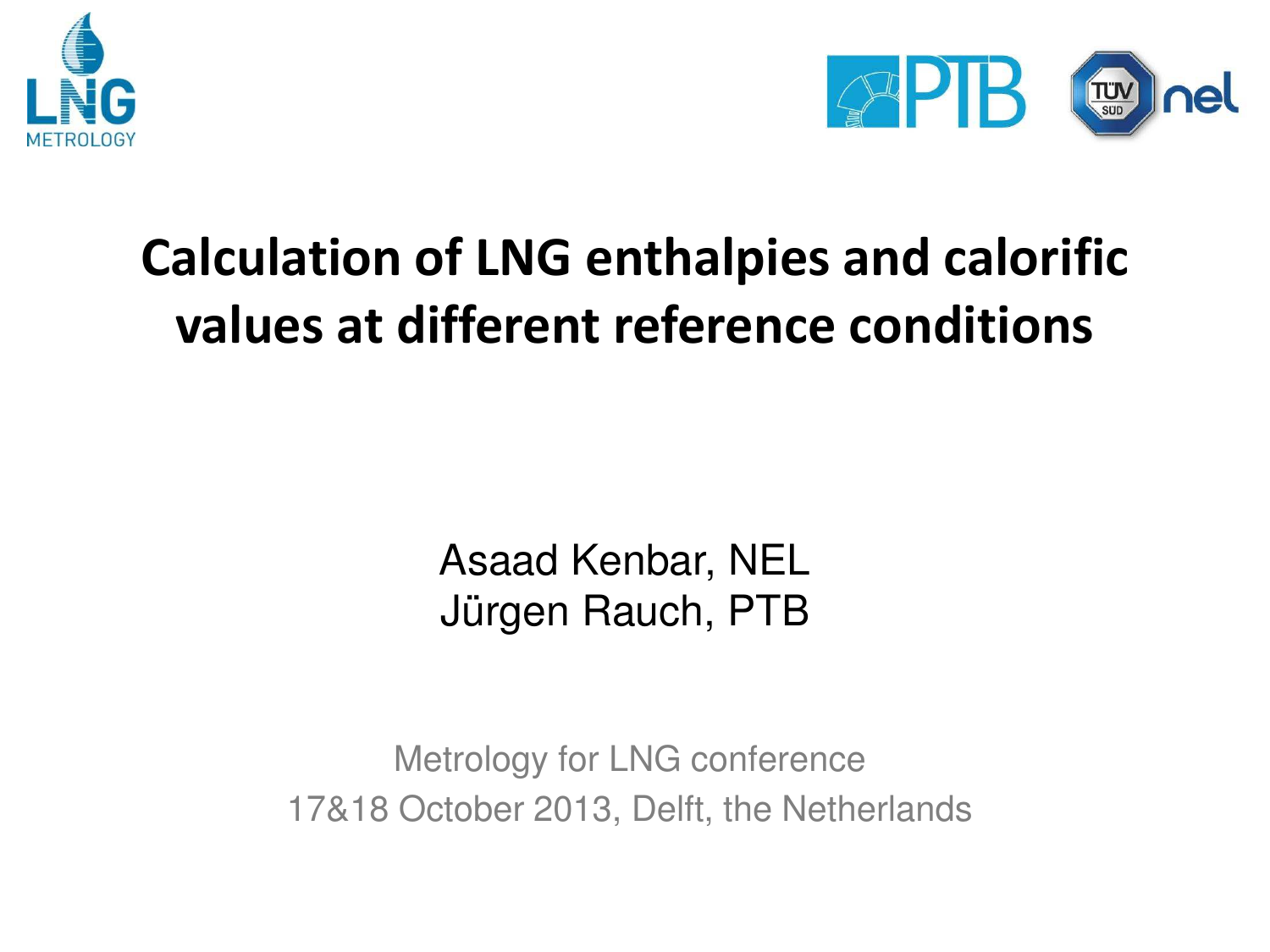

## **Background**

- GCV of LNG is required for calculation of LNG energy transferred
- It can be calculated at different reference conditions
- Data required may be obtained from different sources
- In addition;
	- Calculation of GCV at the actual fluid state and its uncertainty are not described in any standard or guideline
- This paper looks at financial impact resulting from:
	- Calculation of LNG GCV at different ref. Conditions
	- Using data from different sources
	- Calculation of GCV at ref. conditions rather than at actual liquid state
	- Associated uncertainty <sup>2</sup>

**NEL** 

**PTB**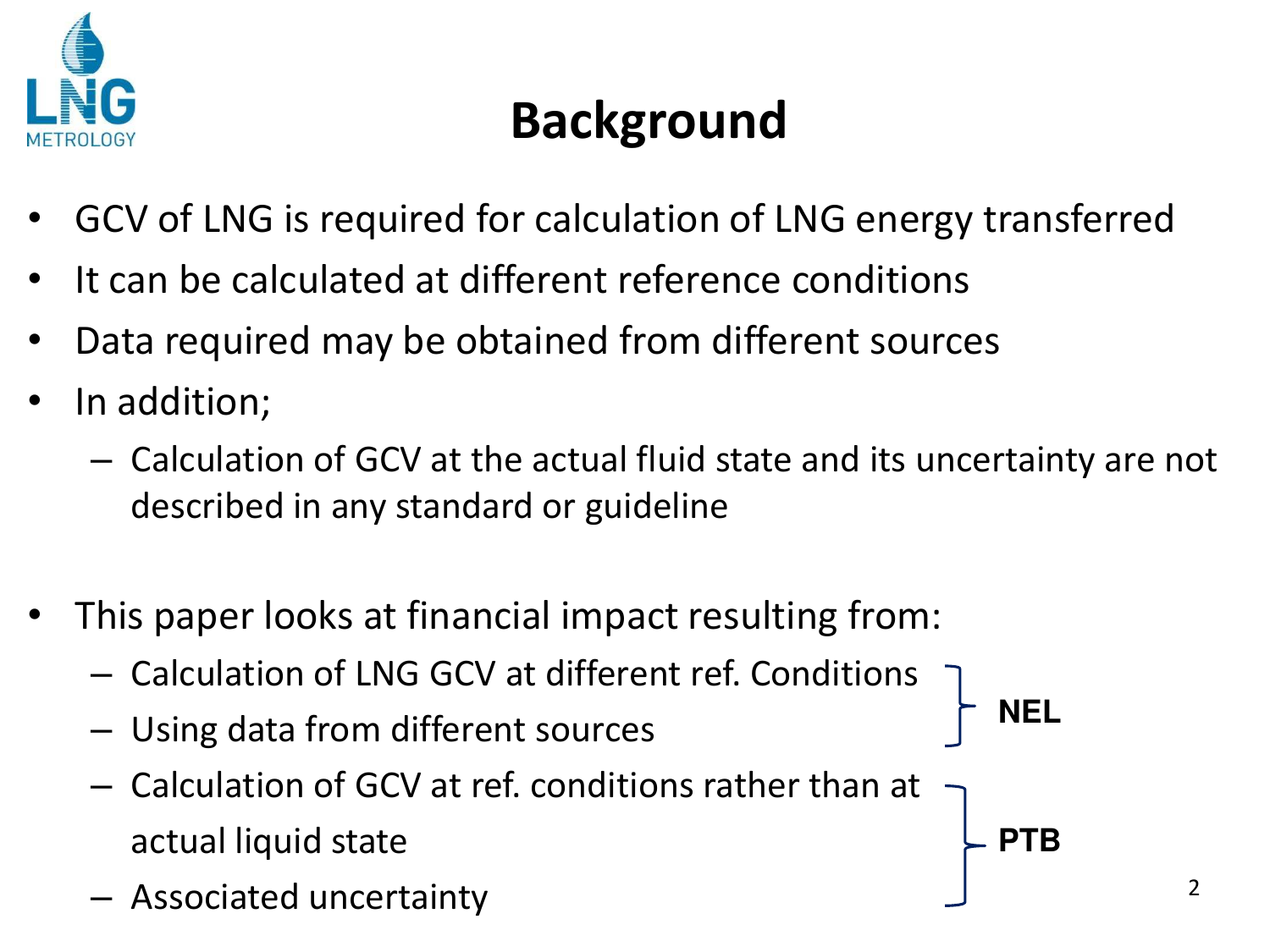

#### **Industry Practice For Calculation of LNG Gcv**

|                  | <b>Reference Conditions available</b>               |                                   |                                                |  |  |  |  |  |
|------------------|-----------------------------------------------------|-----------------------------------|------------------------------------------------|--|--|--|--|--|
| <b>Standard</b>  | $GCVi$ mass<br><b>basis</b>                         | GCV <sub>i</sub> molar<br>basis   | GCV <sub>i</sub><br>volumetric<br><b>basis</b> |  |  |  |  |  |
| <b>ISO 6976</b>  | 0, 15, 20 $\degree$ C and<br>$25^{\circ}$ C         | 0°C, 15°C, 20°C,<br>25°C and 60°F | various<br>comp/metering<br>conditions         |  |  |  |  |  |
| <b>ISO 6578</b>  | $15^{\circ}$ C                                      |                                   | $15^{\circ}$ C                                 |  |  |  |  |  |
| GPA 2145         | 15 $\mathrm{^{\circ}C}$ and 60 $\mathrm{^{\circ}F}$ |                                   | 15°C and 60°F                                  |  |  |  |  |  |
| <b>ASTM 3588</b> |                                                     | 60°F (15.56°C)                    | $60^{\circ}F(15.56^{\circ}C)$                  |  |  |  |  |  |

The GIIGNL handbook refers to use of ISO 6976 and uses 25°C as ref. temp.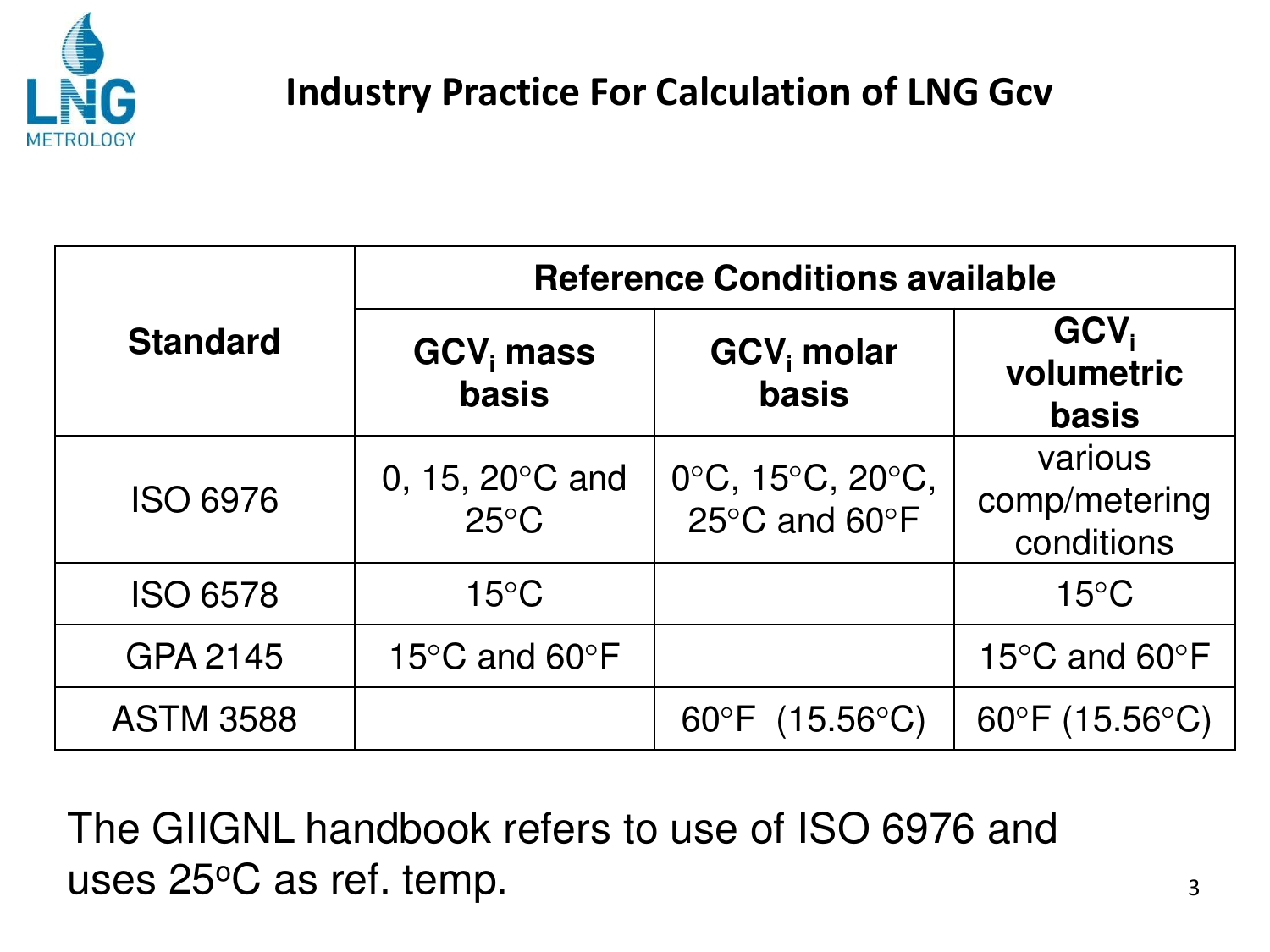

## **Calculations**

#### LNG Energy transferred:

$$
E = (V_{LNG} \cdot D_{LNG} \cdot GCV_{LNG}) - [V_{LNG} \frac{273.15}{273.15 + T} \times \frac{P}{1.01325} \times GCV_{Gas}] \pm E_{Gas\text{ to ER}}
$$
  
\n
$$
GCV_{LNG} - calculated on the basis of:
$$
  
\nMass:  
\n
$$
GCV(mass) = \frac{\sum X_i M_i GCV_i(mass)}{\sum X_i M_i}
$$
  
\nor Molar:  
\n
$$
GCV(mass) = \frac{\sum X_i GCV_i(mol)}{\sum X_i M_i}
$$

GCV<sub>Displaced Gas</sub> (volumetric basis):

$$
GCV(vol) = \sum Y_i GCV_i(vol)
$$

4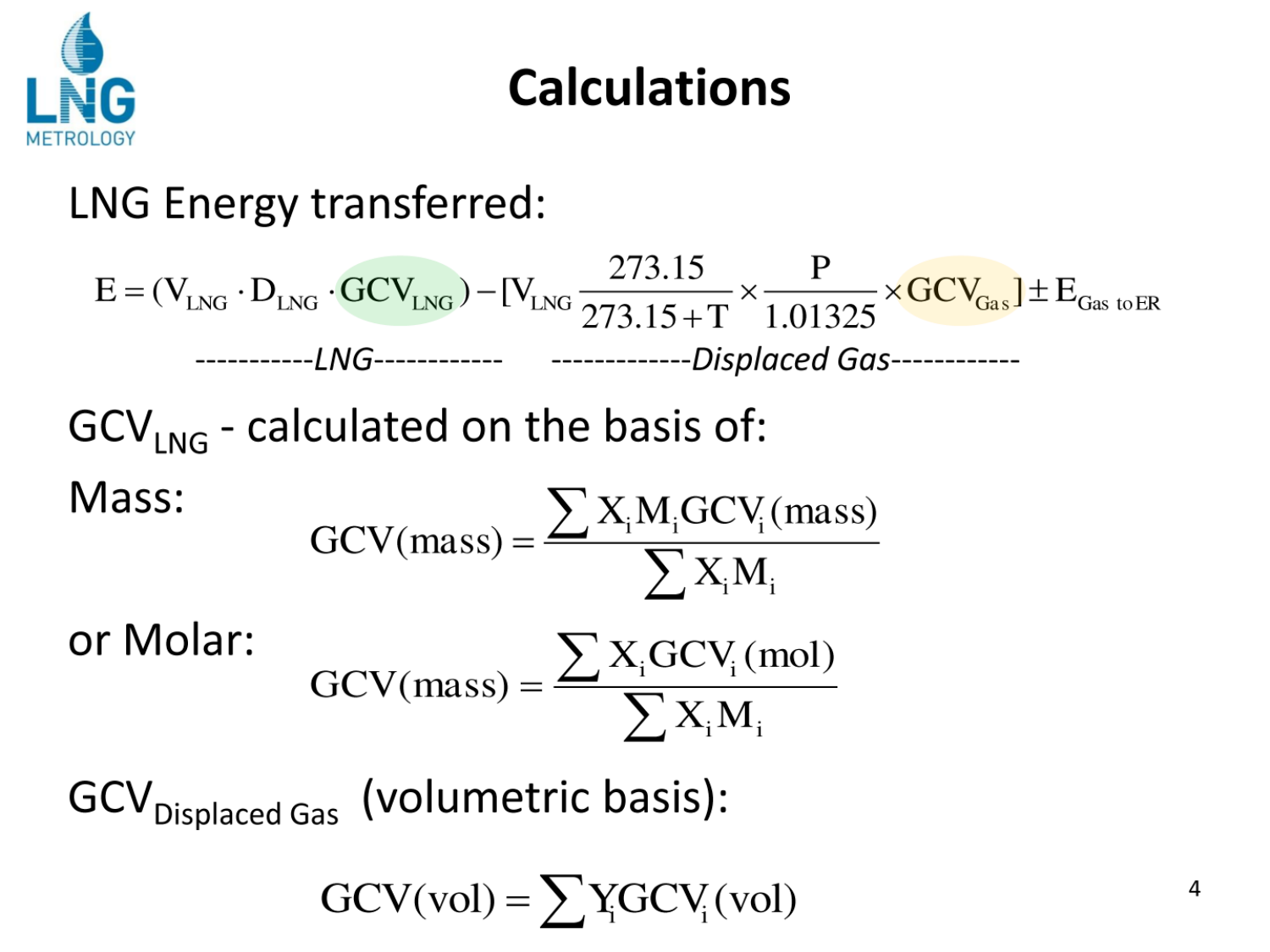

#### **Cases Considered**

#### **LNG Test Cases**

| <b>Component</b>               | A                    | B          | C          | Е<br>D     |            |  |  |
|--------------------------------|----------------------|------------|------------|------------|------------|--|--|
|                                | <b>Mole Fraction</b> |            |            |            |            |  |  |
| <b>Methane</b>                 | 81.249               | 85.341     | 90.068     | 95.130     | 97.540     |  |  |
| <b>Ethane</b>                  | 8.484                | 7.898      | 6.537      | 1.890      | 0.460      |  |  |
| Propane                        | 4.931                | 4.729      | 2.200      | 1.050      | 0.530      |  |  |
| n-Butane                       | 2.708                | 0.992      | 0.284      | 0.420      | 0.520      |  |  |
| <b>Iso-Butane</b>              | 0.000                | 0.854      | 0.291      | 0.450      | 0.490      |  |  |
| n-Pentane                      | 0.000                | 0.089      | 0.011      | 0.000      | 0.000      |  |  |
| <b>Iso-Pentane</b>             | 0.000                | 0.097      | 0.010      | 0.000      | 0.000      |  |  |
| n-Hexane                       | 0.000                | 0.000      | 0.000      | 0.000      | 0.000      |  |  |
| N <sub>2</sub>                 | 2.628                | 0.000      | 0.599      | 1.060      | 0.460      |  |  |
| MW, g/mol                      | 20.07                | 19.358     | 17.902     | 17.095     | 16.736     |  |  |
| Temperature, °C                | $-158.150$           | $-158.150$ | $-158.150$ | $-160.780$ | $-161.040$ |  |  |
| Pressure, bar                  | 2.214                | 1.172      | 1.456      | 1.34       | 1.16       |  |  |
| Ref Density, kg/m <sup>3</sup> | 490.8                | 477.3      | 454        | 441.6      | 434.4      |  |  |

#### **Example of LNG cargo (value \$27M to \$30M)**

| Volume of LNG (m <sup>3</sup> )  | 122034.329 |
|----------------------------------|------------|
| <b>Vapour Temperature (°C)</b>   | $-140.00$  |
| Vapour Pressure (absolute) (Bar) | 1.150      |
| <b>Price LNG (USD/MMBTU)</b>     | 10.00      |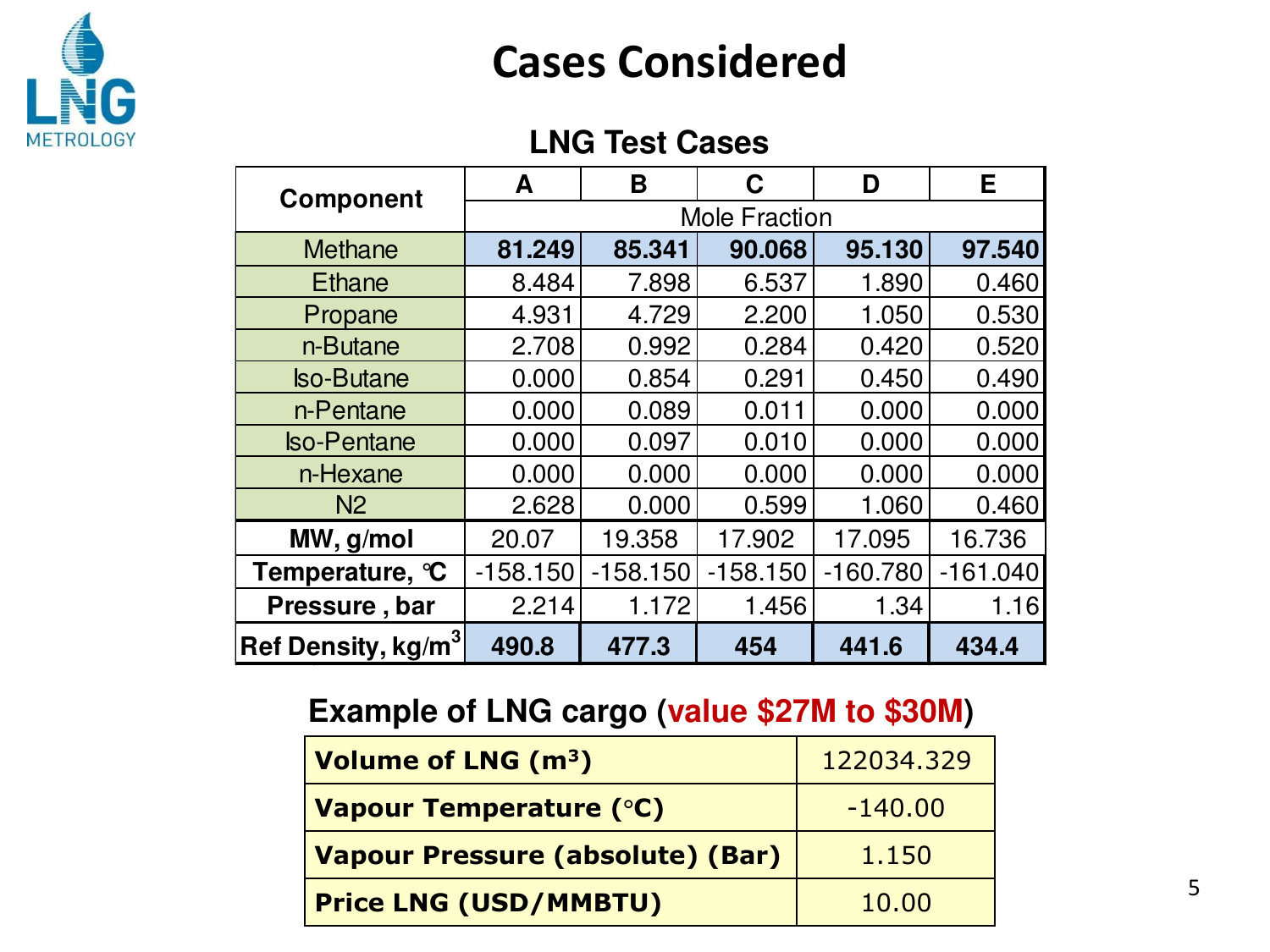

## **Assessment of Financial Impact**

- Calculate a reference energy transfer & Cost using
	- Measured LNG density – ISO 6976 for GCV of LNG at T= 15°C – ISO 6976 for GCV of Displaced gas at T= (15/15)°C **Baseline condition**
- Calculate energy transfer and cost at different ref. conditions (e.g.  $25^{\circ}$ C).
- Calculate % difference: Reference Energy Transferred Energy Transferred -Reference Energy Transferred % Difference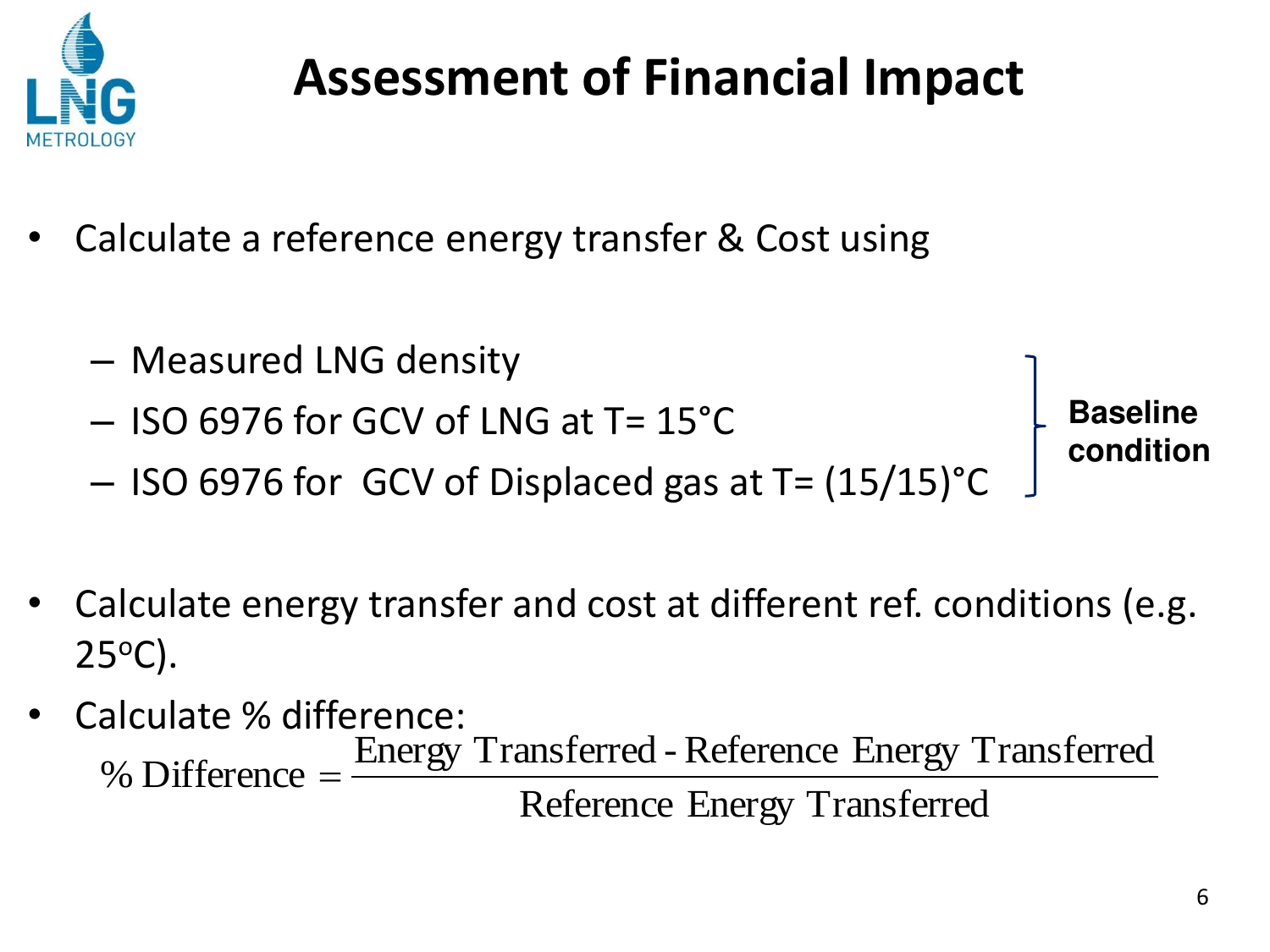

## **Results- Using Different Standards-Averaged for the 5 Examples**

Using data from 3 standards: GPA2145, ISO6976 and ISO 6578 at ref Temp of:

- 15°C for LNG &
- (15/15)°C for Displaced gas
- Maximum difference in calculated energy transfer is **0.0268%**
- Corresponding cost difference is  $\approx$  **\$8K** for the cargo in question

Using data from 2 standards: GPA2145 and ISO6976 at US ref temp of

- 60°F for LNG &
- (60/60)°F for displaced gas
- Maximum difference in calculated energy transfer is **0.0216%**
- Corresponding cost difference was about **\$6.2K** for the cargo in question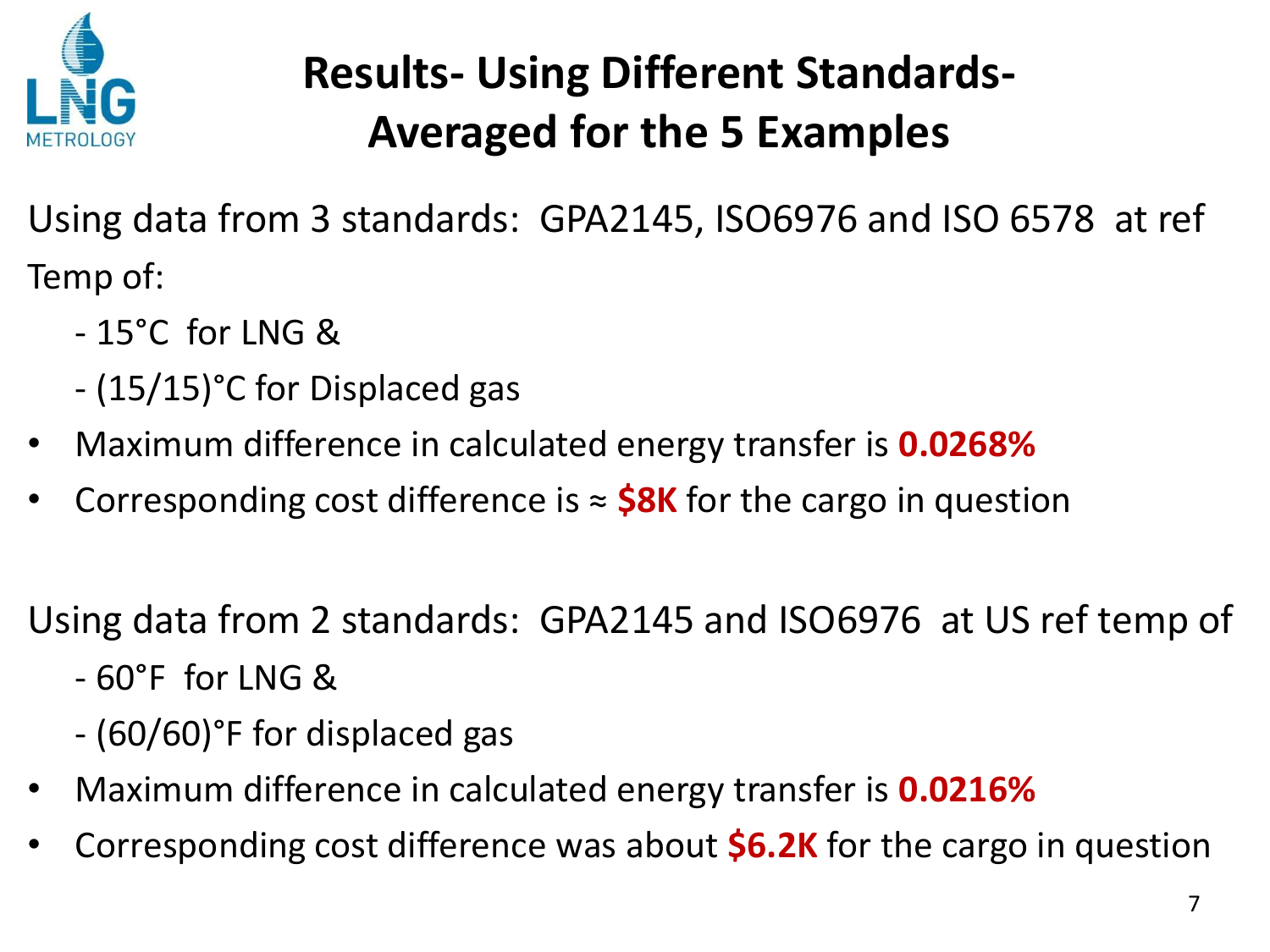

## **Results- Continued**

Calculations at different reference temperatures using ISO 6976:

|                                             |                                                                            | Average over all 5 LNG |                                 |                 |  |  |  |
|---------------------------------------------|----------------------------------------------------------------------------|------------------------|---------------------------------|-----------------|--|--|--|
|                                             |                                                                            |                        | <b>Examples</b>                 |                 |  |  |  |
| LNG GCV,<br>Reference<br>Temp $(^{\circ}C)$ | <b>Displaced</b><br>gas GCV,<br>Ref Temp.<br>comb/ met<br>$\rm ^{\circ}C)$ | % Difference           | Difference in<br>Cost<br>( \$ ) |                 |  |  |  |
| 0                                           | 0/0                                                                        | 0.1382                 | 39,429.99                       | <b>Baseline</b> |  |  |  |
| 15                                          | 15/15                                                                      | 0                      | $\bf{0}$                        | condition       |  |  |  |
| 20                                          | 20/20                                                                      | $-0.0448$              | $-12,794.51$                    |                 |  |  |  |
| 25                                          | 25/25                                                                      | $-0.0914$              | $-26,077.36$                    |                 |  |  |  |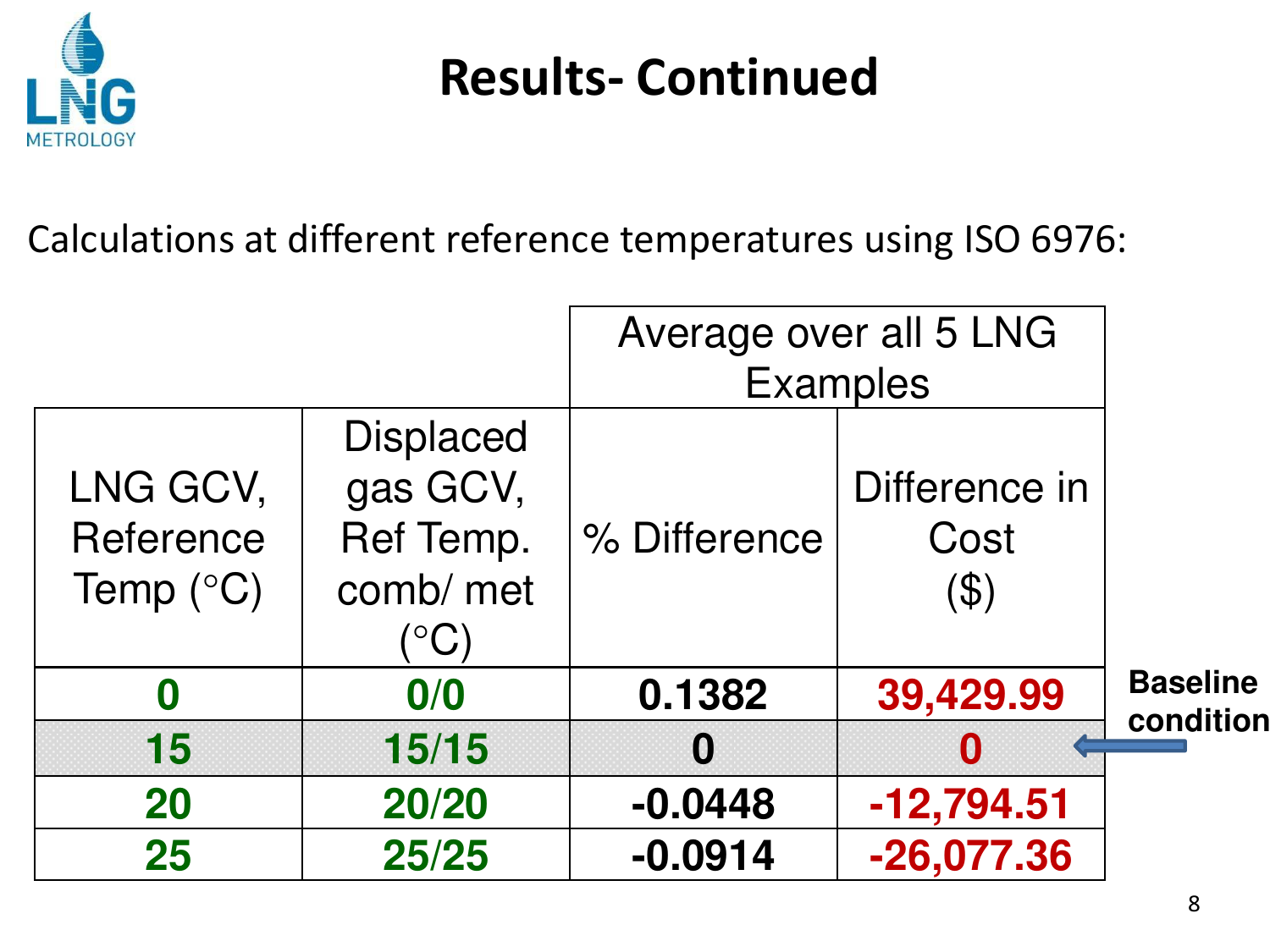

#### **Main Conclusions- First Part**

- Differences in calculation of LNG GCV is
	- Not significant when different standards are used at same ref conditions
	- Significant when calculated at different reference conditions
- Conversion to a single reference condition is described in EN ISO 13443:2005
- Industry can adopt this conversion to ensure equitable LNG energy transfer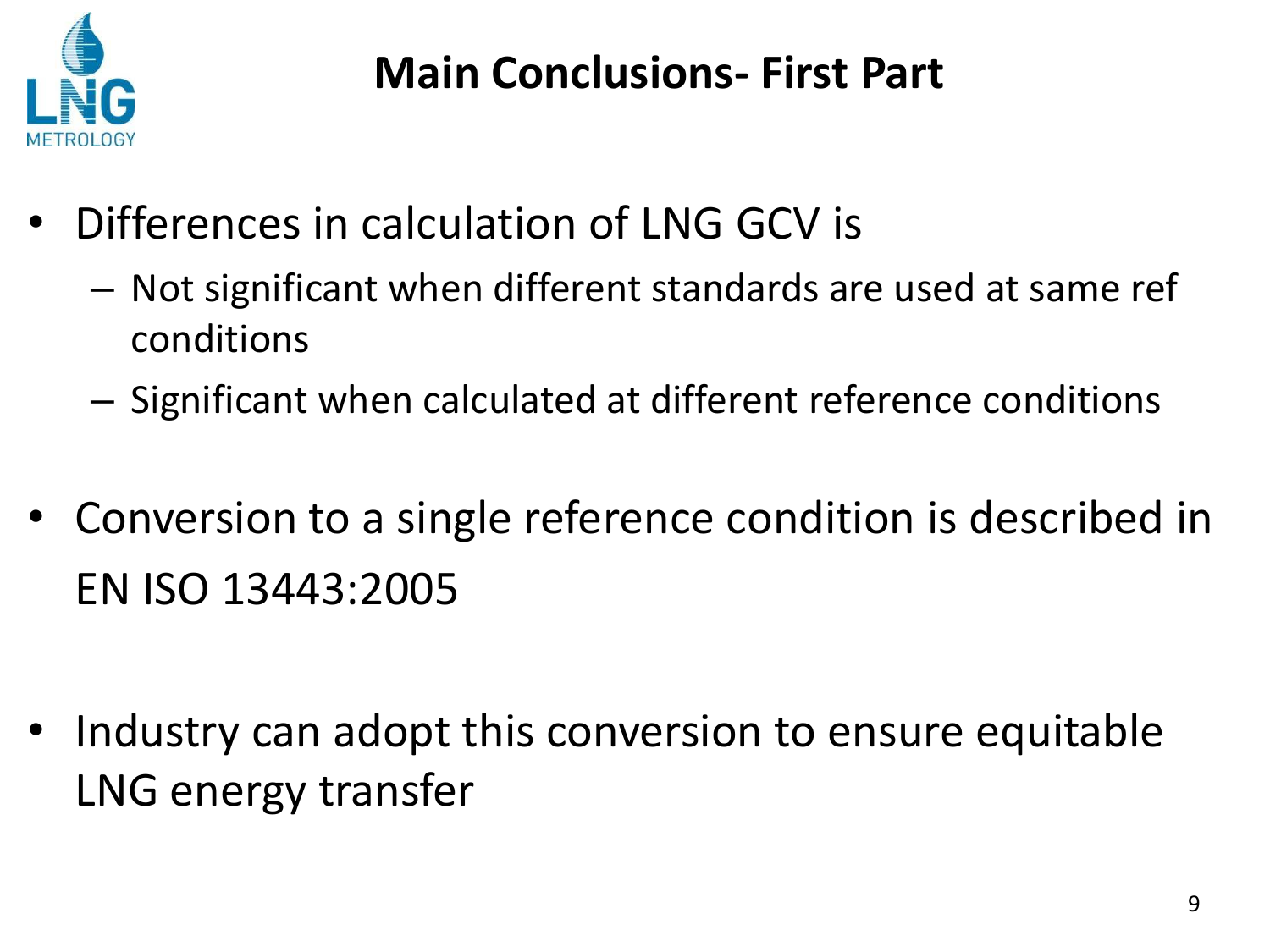

# Second Part-Jürgen Rauch, PTB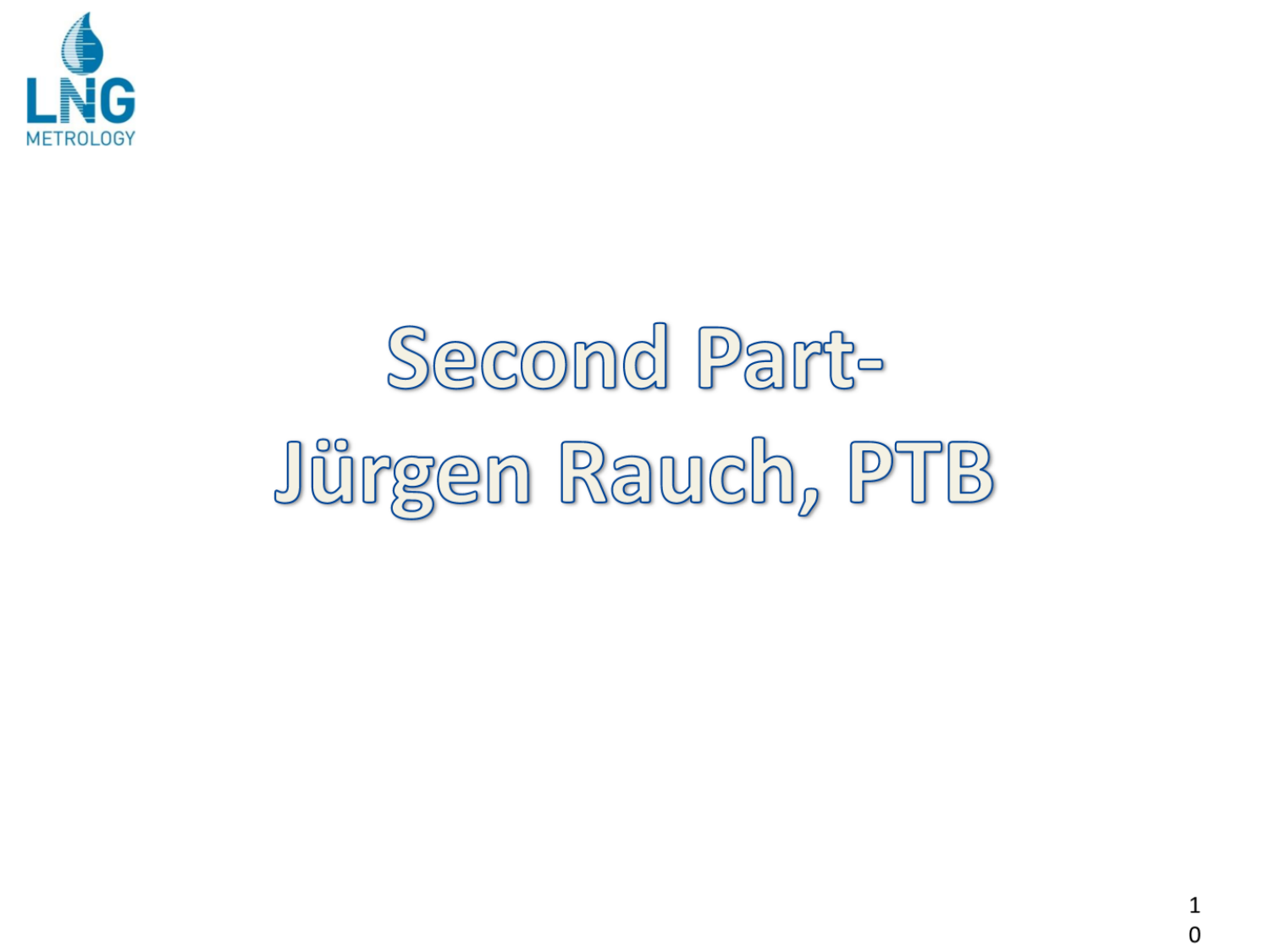

#### **Calculation of LNG GCV at Liquid state and Standard Conditions**

ToDo:

**▶ Calculation of** 

- calorific values and
- enthalpies of formation
- $\triangleright$  Liquid state and standard conditions (*T*, *p*, *x*<sub>i</sub>)
- $\triangleright$  Difference in enthalpies and calorific values
- $\triangleright$  Uncertainty budget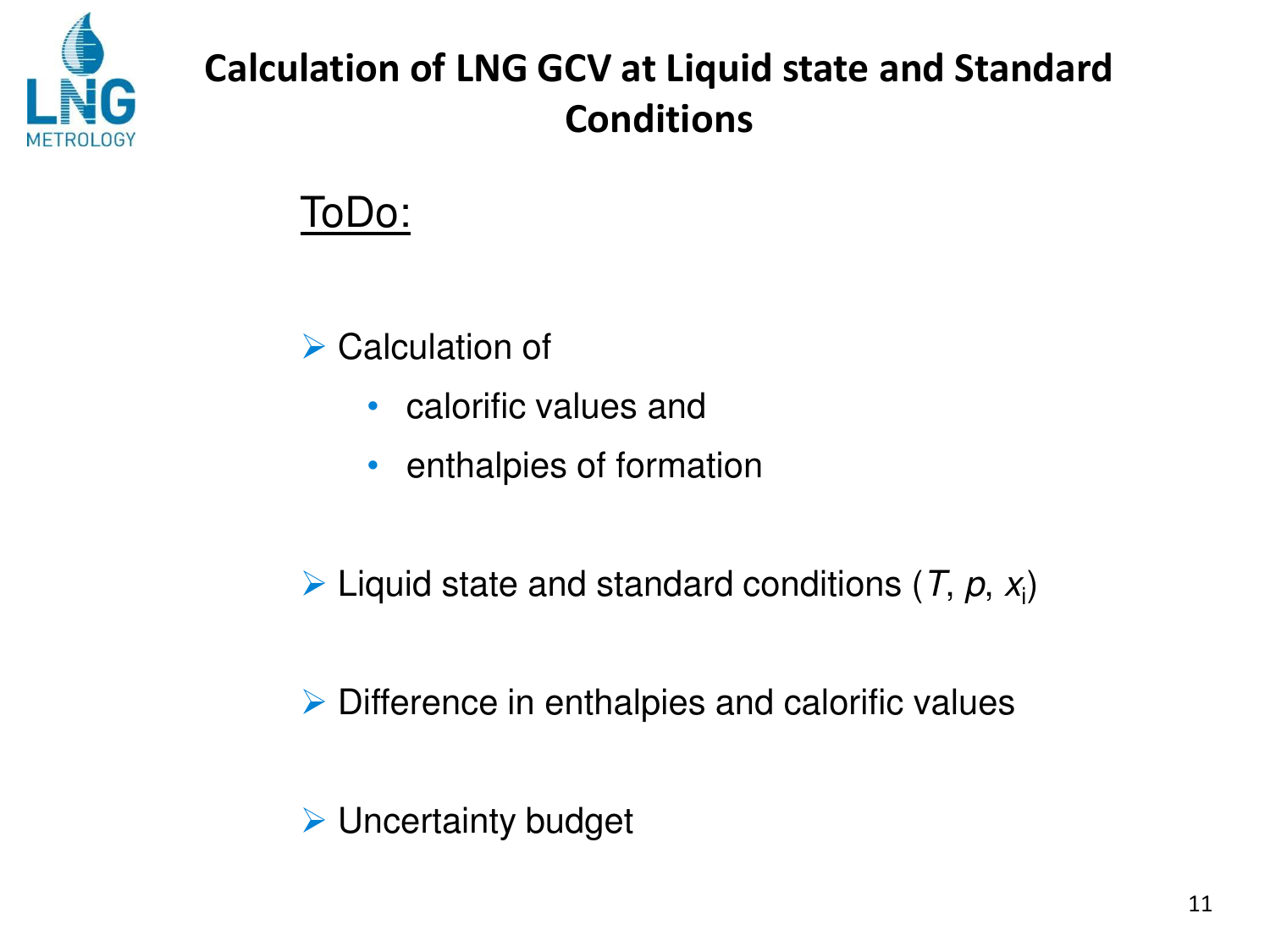

### **Calculation of Enthalpies ... boring?**

 $\triangleright$  LNG:

difference in enthalpy between liquid and gaseous state

- $\triangleright$  Someone has to pay for the energy difference
- $\triangleright$  LNG terminal:
	- 200 tank ships per year with a
	- shipload of 150000 m<sup>3</sup>
- $\triangleright$  ... and the question is ...

Using or loosing 100 M€/year ...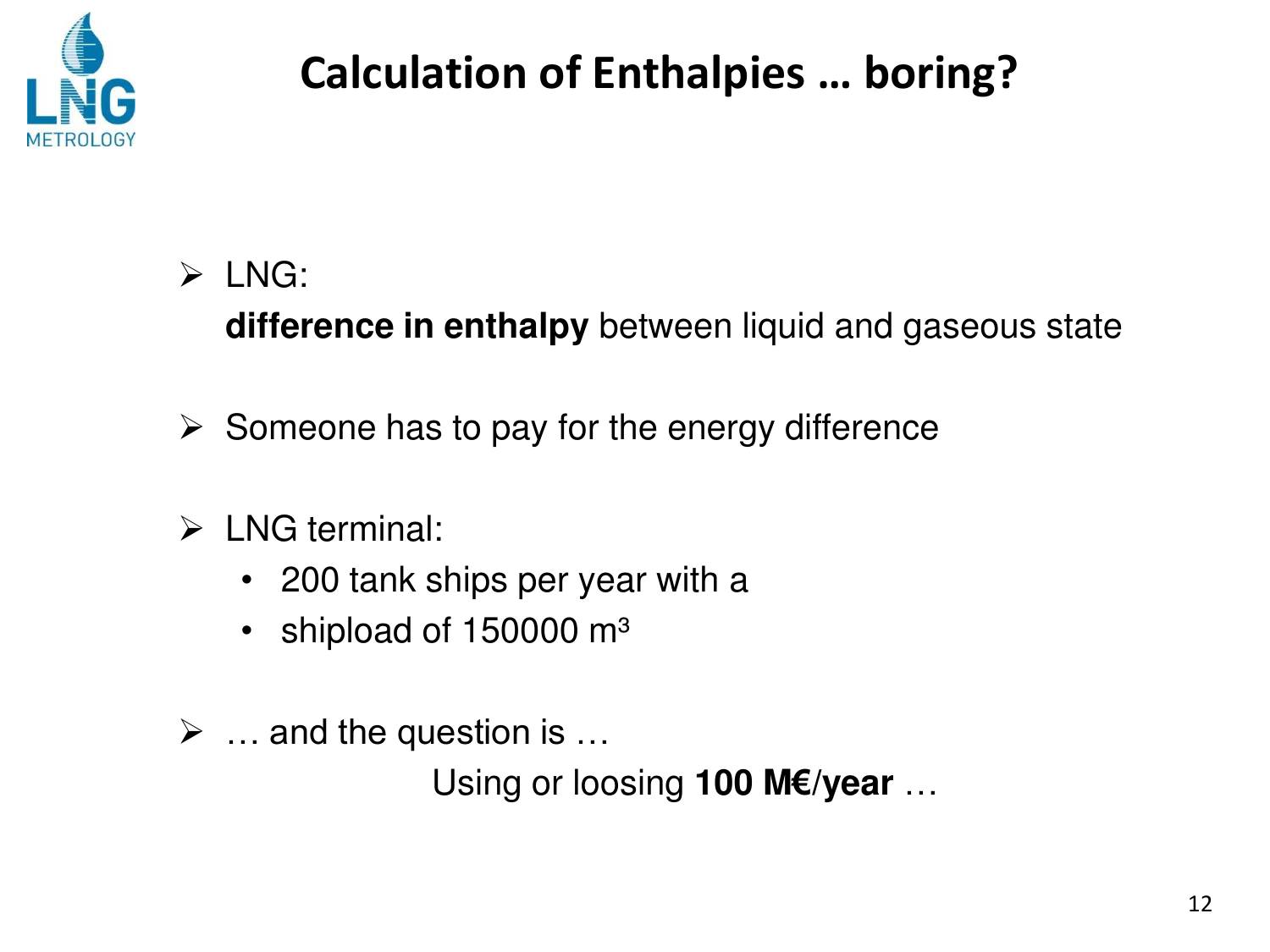

#### Calculation method - flowchart/overview



5 Samples, c(CH4)=82...98 mol%, 8 components

 $T_0$ =25 °C und  $p_0$ =1.01325 bar

NIST data base

$$
H_{s} = -(\Delta_{\text{CO2}}H + \Delta_{\text{H2O}}H - \Delta_{\text{mix}}H - \dots
$$

$$
\dots - \Delta_{\text{O2}}H - \Delta_{\text{N2}}H
$$

 $C_nH_m+(n+m/4)O_2 \to n CO_2+m/2 H_2O$ 

GERG-2004 equations/GasCalc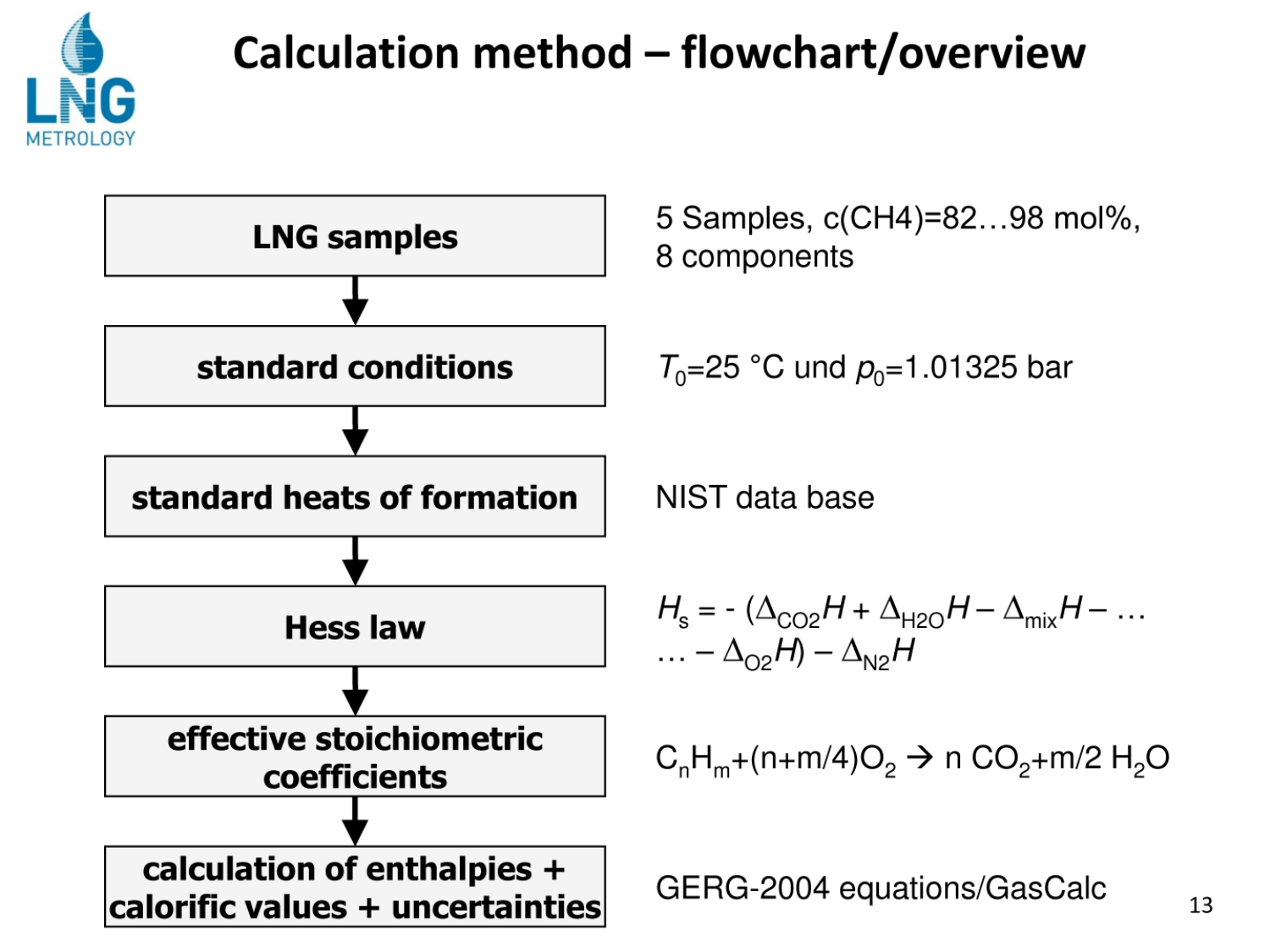

## **LNG Samples**

| <b>Gas Samples</b> |            |                      |            |            |            |  |  |  |
|--------------------|------------|----------------------|------------|------------|------------|--|--|--|
|                    | A          | B                    | C          | D          | Е          |  |  |  |
| component          |            | <b>Mole Fraction</b> |            |            |            |  |  |  |
| <b>Methane</b>     | 81.249     | 85.341               | 90.068     | 95.130     | 97.540     |  |  |  |
| <b>Ethane</b>      | 8.484      | 7.898                | 6.537      | 1.890      | 0.460      |  |  |  |
| Propane            | 4.931      | 4.729                | 2.200      | 1.050      | 0.530      |  |  |  |
| n-Butane           | 2.708      | 0.992                | 0.284      | 0.420      | 0.520      |  |  |  |
| <b>Iso-Butane</b>  | 0.000      | 0.854                | 0.291      | 0.450      | 0.490      |  |  |  |
| n-Pentane          | 0.000      | 0.089                | 0.011      | 0.000      | 0.000      |  |  |  |
| <b>Iso-Pentane</b> | 0.000      | 0.097                | 0.010      | 0.000      | 0.000      |  |  |  |
| n-Hexane           | 0.000      | 0.000                | 0.000      | 0.000      | 0.000      |  |  |  |
| N <sub>2</sub>     | 2.628      | 0.000                | 0.599      | 1.060      | 0.460      |  |  |  |
| Sum $/$ %          | 100        | 100                  | 100        | 100        | 100        |  |  |  |
| Temperature / °C   | $-158.150$ | $-158.150$           | $-158.150$ | $-160.780$ | $-161.040$ |  |  |  |
| pressure /<br>bar  | 2.214      | 1.172                | 1.456      | 1.34       | 1.16       |  |  |  |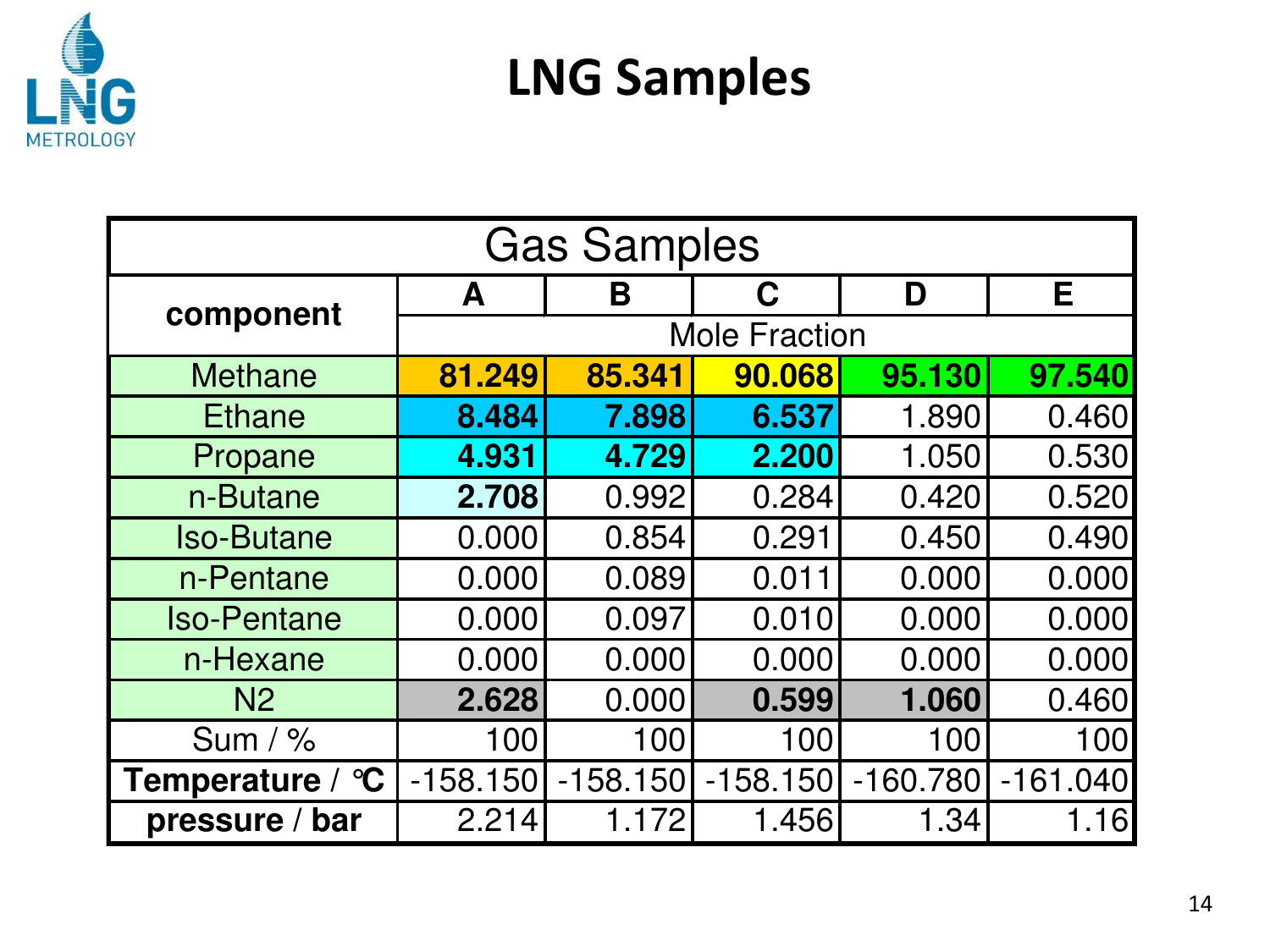

- 1. Choice of the **LNG samples** (see table)
- 2. Specification of the **standard conditions**  $(T_0=25$  °C und  $p_0=1.01325$  bar)
- 1. Tabulated standard **heats of formation** (NIST online data base) as reference values for calculation of absolute values of enthalpies
- 2. Exception **methane**:

 enthalpy (and uncertainty!) aligned with its calorific value given in ISO6976 (total: 74.54 kJ/mol ≈ Pittam/Pilcher, literature data differ by 300 J/mol)

5. Ansatz for calorific value according to **Hess's law**:

$$
\boxed{H_s = - \big[\Delta_{CO2} H + \Delta_{H20} H - \Delta_{mix} H - \Delta_{O2} H \big] - \Delta_{N2} H}
$$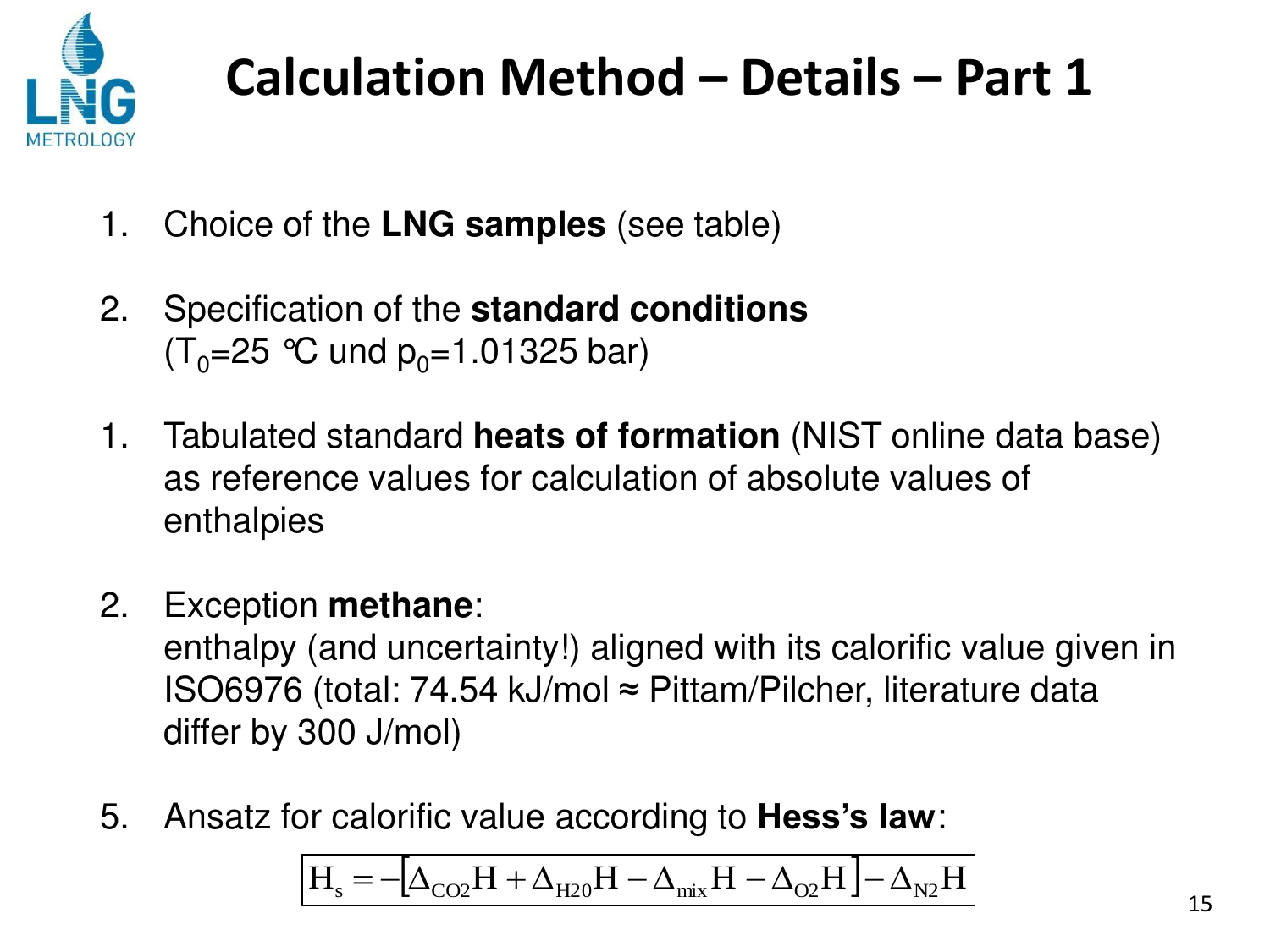

6. Calculation **effective stoichiometric coefficients** *a*, *b*, *c* und *d* based on the composition of the LNG sample; this means reducing 7 reaction equations (C<sub>n</sub>H<sub>m</sub> + (n+m/4)O<sub>2</sub>  $\rightarrow$ n CO<sub>2</sub> + m/2 H<sub>2</sub>O) to one equation

> $(1.0000\pm 0.0008)\cdot$ LNG(ExampleC) +  $(2.1792\pm 0.0016)\cdot$   $O<sub>2</sub>$   $\longrightarrow$   $\cdots$  $\cdots$  → (1.1215±0.0008) $\cdot$  *CO*<sub>2</sub> + (2.1155±0.0016) $\cdot$  *H*<sub>2</sub>*O*

6. Calculation **enthalpy of LNG** sample:

$$
\Delta_{mix} H = a \cdot \left( \Delta_{mix} h(T, p) + \Delta_{mix} H^{\rm O} \right)
$$

- $\Delta_{\text{mix}}h(T,p)$ : temperature and pressure dependent change of the LNG enthalpy; calculated with the GERG-2004 equations implemented in the software GasCalc
- $\Delta_{\text{mix}}H^{\circ}$  : LNG standard enthalpy of formation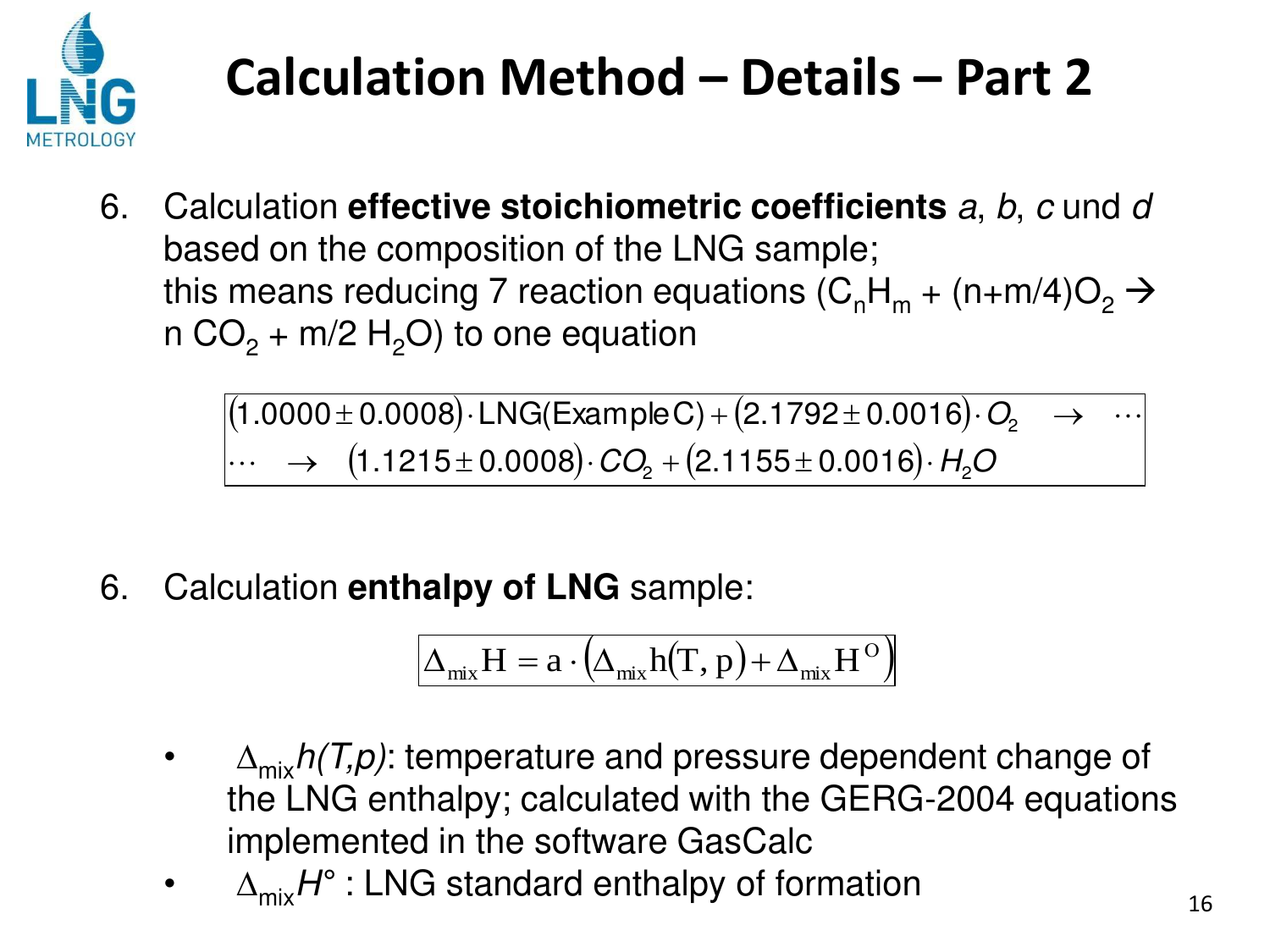

8. Calculation **enthalpy water/water ice**:

$$
\Delta_{\mathrm{H2O}}H=c\cdot\Bigg(\Delta_{\mathrm{H2O}}H^{\circ}+\Delta_{\mathrm{H2O}}H\big(\boldsymbol{T}_0\to\boldsymbol{T}_{\mathrm{fus}}\big)+\Delta_{\mathrm{fus,H2O}}H+\int\limits_{\boldsymbol{T}_{\mathrm{fus}}}^{T}c_{p}\big(H_{2}O,s\big)dT\Bigg)
$$

- $\Delta_{H2O}H^{\circ}$ : standard enthalpy of water
- $\Delta_{H2O}H(T_0\rightarrow T_{fus})$ : enthalpy change from reference conditions to the melting temperature  $T_{fus}$
- $\Delta_{fus H2O}H$ : water ice heat of fusion
- $\Delta_{H2O}h(T_{fus}\rightarrow T)$ : change of enthalpy from melting temperature to temperature *T* of the LNG; calculated by the integral of the temperature dependent heat capacity of water ice at constant pressure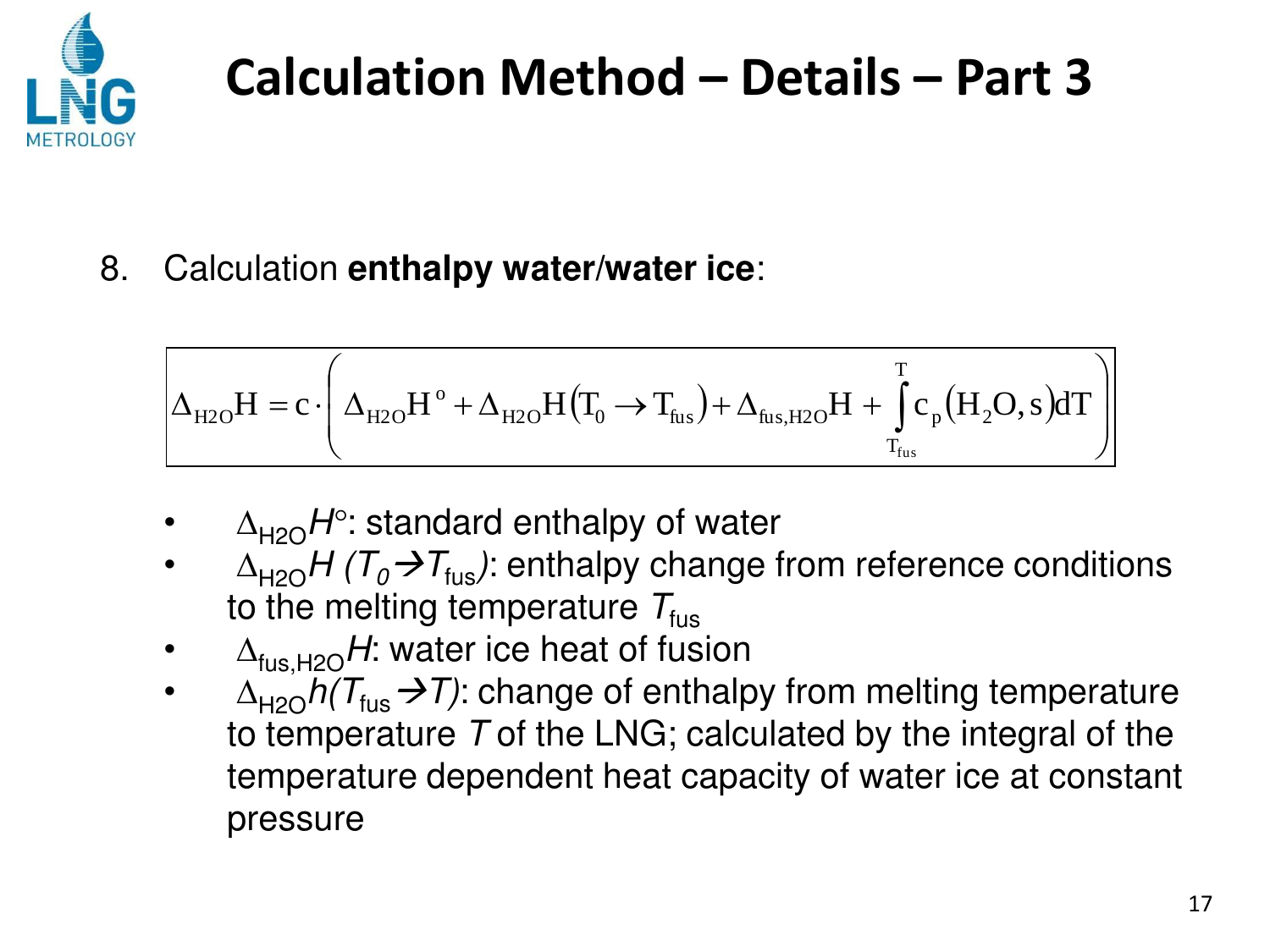

9. Calculation **enthalpy of carbon dioxide**:

$$
\Delta_{\rm CO2}H=d\cdot\left(\Delta_{\rm CO2}H^{\rm o}+\Delta_{\rm CO2}H\big(T_{\rm o}\to T_{\rm sub})+\Delta_{\rm subCO2}H+\int\limits_{T_{\rm sub}}^{T}c_{\rm p}\big(CO_{\rm 2},s\big)dT\right)
$$

- $\Delta_{CO2}H^{\circ}$ : standard enthalpy of carbon dioxide
- $\Delta_{\text{CO2}}H(T_0\rightarrow T_{\text{sub}})$ : enthalpy change from 25 °C to -78.5 °C (down to -56 °C with GERG-2004 equations and then linearly extrapolated to -78.5  $\mathrm{^{\circ}C}$ )
- $\Delta_{sub,CO2}$ H: sublimation heat at -78.5 °C and 1.01325 bar
- $\Delta_{CO2}h(T_{sub} \rightarrow T)$ : change of enthalpy from -78.5 °C to LNG temperature *T*; calculated by the integral of the temperature dependent heat capacity of carbon dioxide at constant pressure.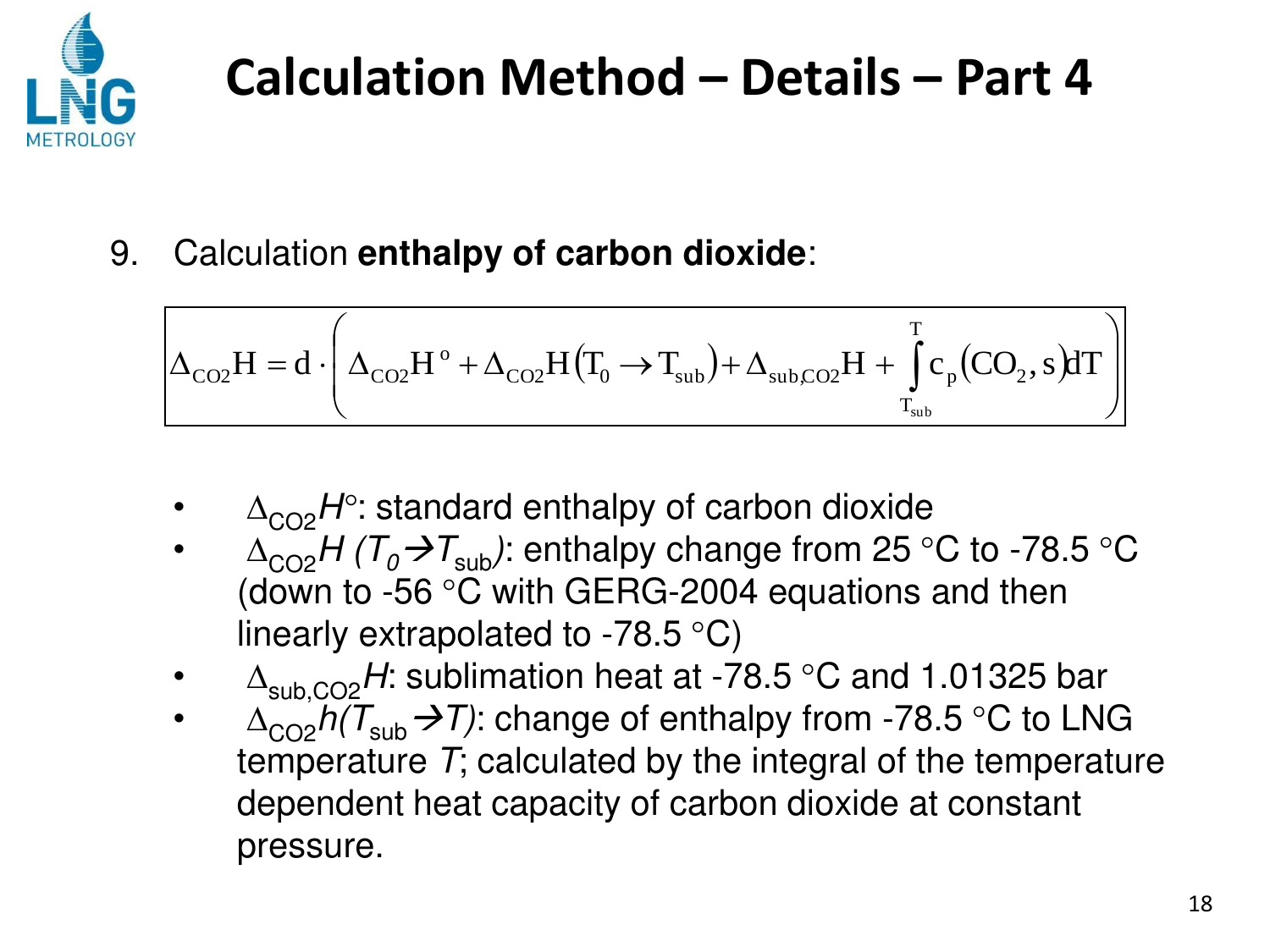

8. Calculation **enthalpy oxygen**:

$$
\Delta_{O2}H = b \cdot \Delta_{O2}h(T, p)
$$

- NIST12-Database
- 10. Calculation **enthalpy of nitrogen**:

$$
\boxed{\Delta_{\text{N2}}H=x_{\text{N2}}\cdot\left(\Delta_{\text{N2}}h(T,p)+\Delta_{\text{vap,N2}}H\right)}
$$

- NIST12-Database
- correction term because it changes the total enthalpy of the LNG mixture but
- is a non-combustible component and
- includes the evaporation heat  $\Delta_{\text{van},N2}H$  of the dissolved nitrogen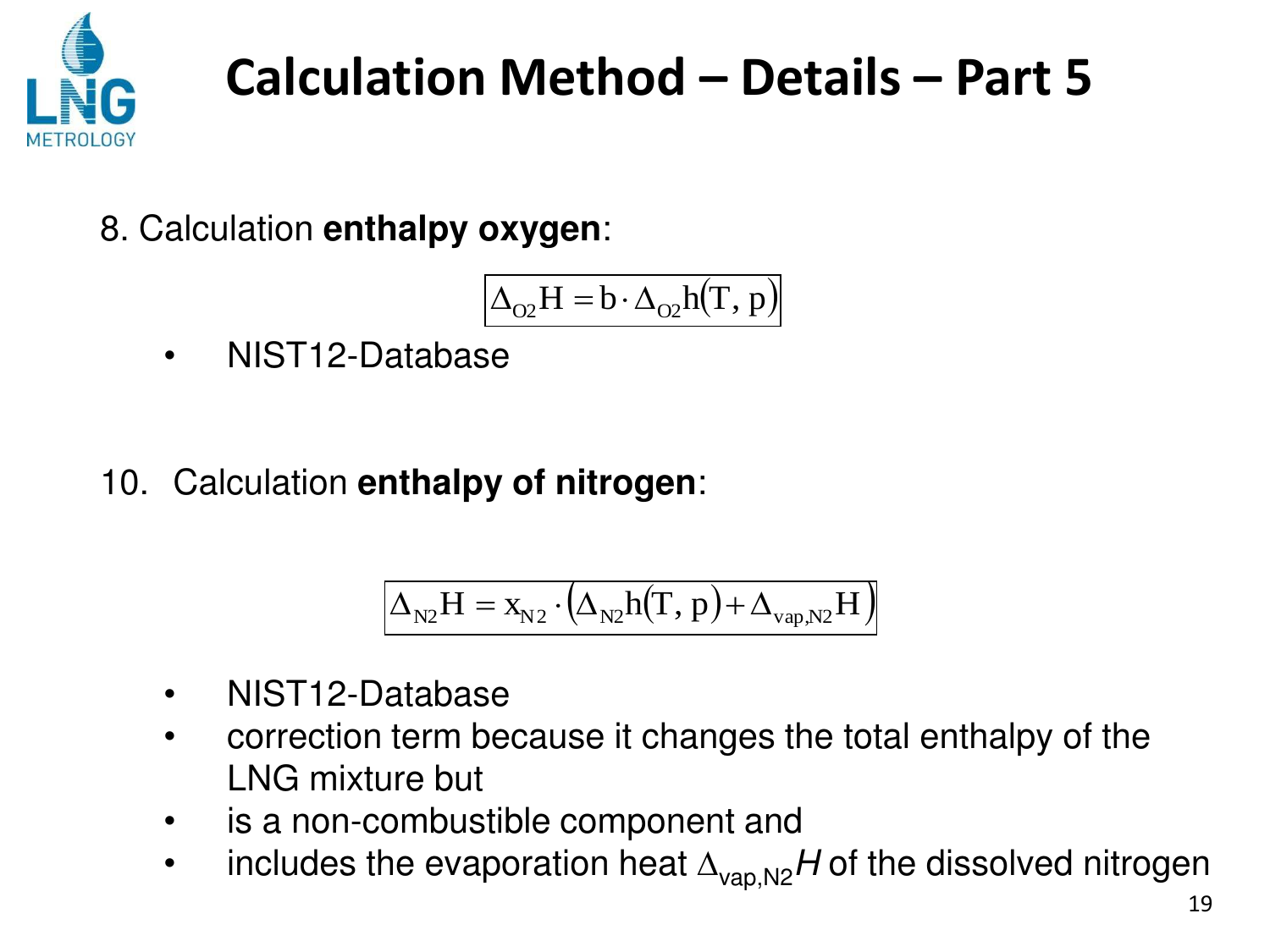

#### **Changes in the Enthalpies of Methane, Oxygen, Water and Carbon Dioxide**

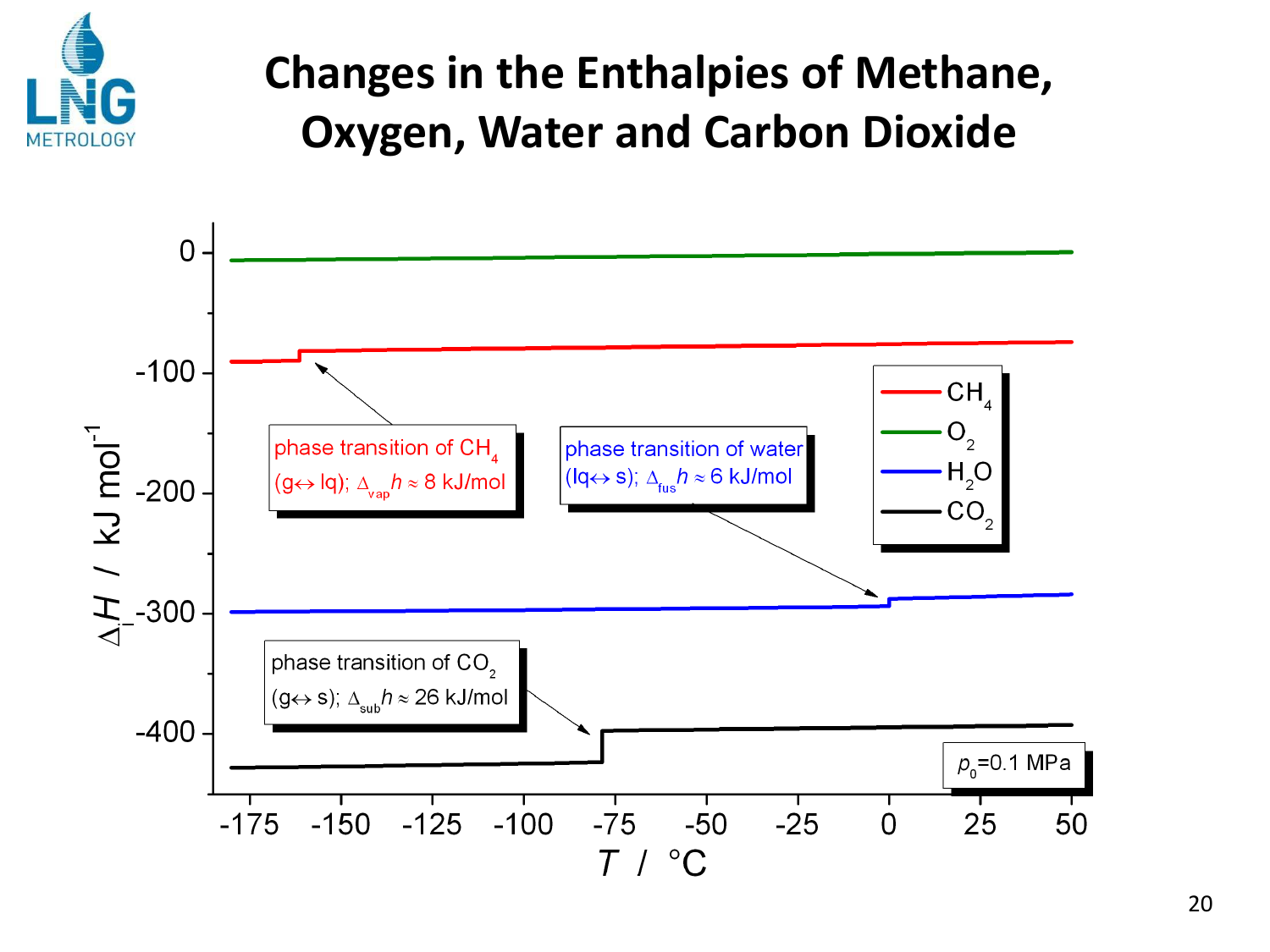

#### **Calorific Value of Methane -Temperature Dependence**

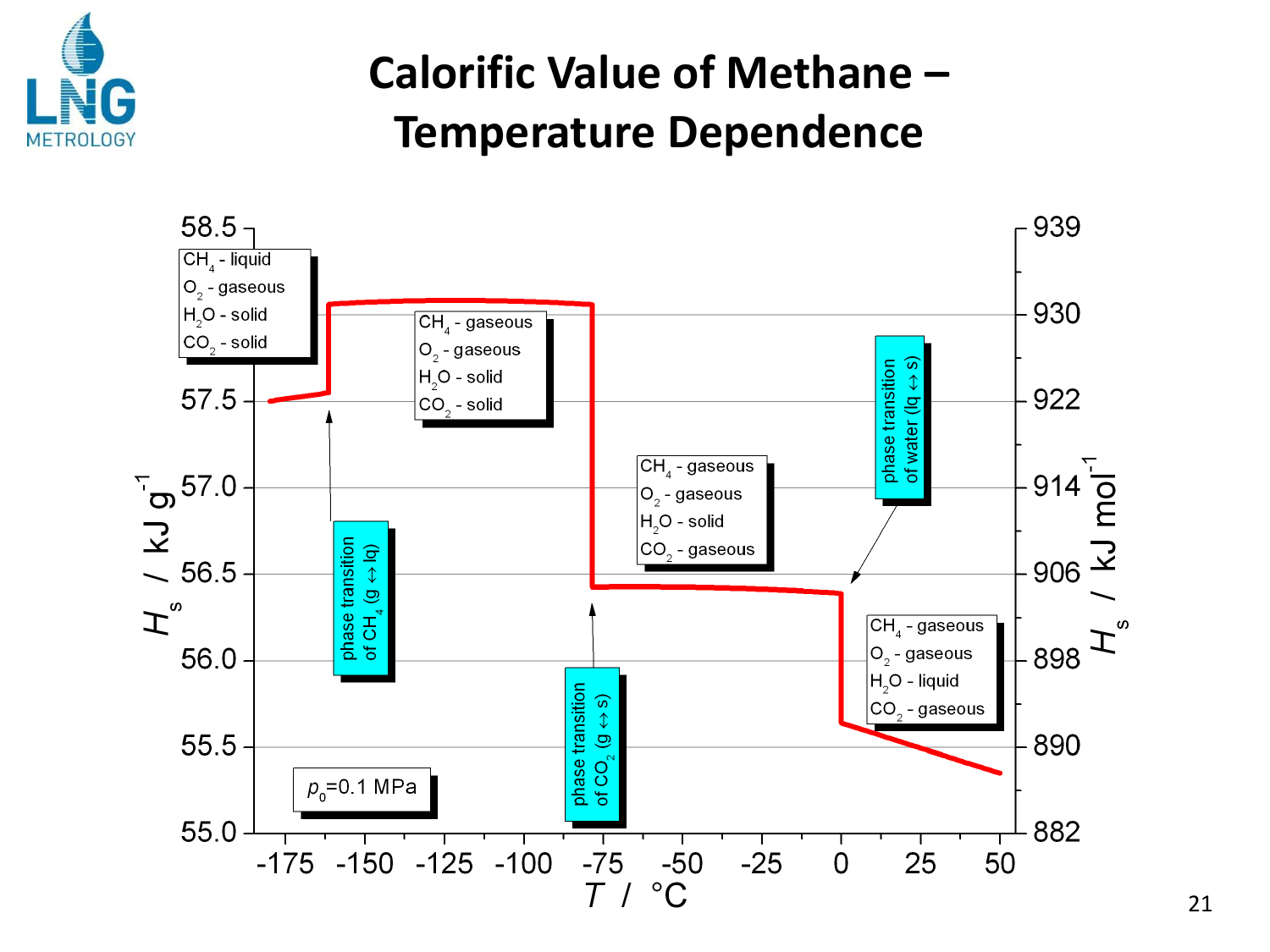

#### **Results for Enthalpies and Calorific Values**

| Example                                  |                                   | <b>Methane</b>    | A                            | B                                 | $\mathbf C$       | D                 | E                     |                       |              |  | <b>E</b> (Composition-<br>analysis 3x better) |
|------------------------------------------|-----------------------------------|-------------------|------------------------------|-----------------------------------|-------------------|-------------------|-----------------------|-----------------------|--------------|--|-----------------------------------------------|
|                                          | $T =$                             | $-160$            | $-158.15$                    | $-158.15$                         | $-158.15$         | $-160.78$         | $-161.04$             | $-161.04$             | $\mathrm{C}$ |  |                                               |
|                                          | $p =$                             | 2                 | 2.214                        | 1.172                             | 1.456             | 1.34              | 1.16                  | 1.16                  | bar          |  |                                               |
| <b>Enthalpy</b>                          |                                   | $-74540 \pm 1080$ | $-76252 \pm 879$             | $-77863 \pm 923$                  | $-75704 \pm 974$  | $-74730 \pm 1028$ | $-74963 \pm 1054$     | $-74963 \pm 1045$     | J/mol        |  |                                               |
| $T_0 = 25$ °C,                           | $H_{mix} =$                       | $-4646 \pm 67$    | $-3799 \pm 44$               | $-4022 \pm 48$                    | $-4229 \pm 54$    | $-4371 \pm 60$    | $-4479 \pm 63$        | $-4479 \pm 62$        | J/g          |  |                                               |
| $p_0$ =1.01325 bar                       | $\bf{U}$ <sub>rel</sub> =         | 1.45 %            | $\%$<br>1.15                 | 1.19<br>$\%$                      | 1.29<br>$\%$      | 1.38<br>$\%$      | 1.41<br>$\%$          | 1.39<br>$\%$          |              |  |                                               |
|                                          |                                   | $-89051 \pm 1128$ | $-93085 \pm 950$             | $-94542 \pm 991$                  | $-91331 \pm 1032$ | $-89857 \pm 1081$ | $-89929 \pm 1105$     | 89929<br>±1088        | J/mol        |  |                                               |
| <b>Enthalpy</b><br>(T,p)                 | $H_{mix} =$                       | $-5551 \pm 70$    | $-4638 \pm 47$               | $-4884 \pm 51$                    | $-5102 \pm 58$    | $-5256 \pm 63$    | $-5373 \pm 66$        | $-5373 \pm 65$        | J/g          |  |                                               |
|                                          | $U_{rel} =$                       | 1.27%             | 1.02<br>$\%$                 | 1.05<br>$\%$                      | 1.13 %            | 1.20%             | 1.23%                 | 1.21%                 |              |  |                                               |
| Difference of                            | $\Delta_{\text{mix}}H =$          | $-14511 \pm 303$  | $-16833 \pm 346$             | $-16679 \pm 344$                  | $-15626 \pm 323$  | $-15127 \pm 314$  | $-14966 \pm 312$      | $-14966 \pm 301$      | J/mol        |  |                                               |
| <b>Enthalpy</b>                          |                                   | $-905 \pm 19$     | $-839 \pm 17$                | $-862 \pm 18$                     | $-873 \pm 18$     | $-885 \pm 18$     | $-894 \pm 19$         | $-894 \pm 18$         | J/g          |  |                                               |
| $T - T_0$ , $p - p_0$                    | $\mathbf{U}_{\text{rel}} = \vert$ | 2.09%             | $\%$<br>2.05                 | 2.06<br>$\%$                      | 2.07<br>$\%$      | 2.08<br>$\%$      | 2.08 %                | 2.01<br>%             |              |  |                                               |
| <b>Calorific Value</b>                   |                                   |                   | 890628 ± 1353 1043373 ± 1121 | 1047887 ± 1171                    | 970271 ± 1226     | 925044 ± 1289     | $916675 \pm 1320$     | $916675 \pm 1088$     | J/mol        |  |                                               |
| $T_0 = 25$ °C,                           | $H_s =$                           | $55515 \pm 84$    | $51986 \pm 56$               | $54131 \pm 60$                    | $54198 \pm 68$    | $54110 \pm 75$    | $54772 \pm 79$        | $54772 \pm 65$        | J/g          |  |                                               |
| $p_0$ =1.01325 bar                       | $\bf{U}$ <sub>rel</sub> =         | $0.15\degree$ %   | 0.11<br>$\%$                 | 0.11<br>$\%$                      | 0.13<br>$\%$      | 0.14<br>$\%$      | 0.14<br>%             | 0.12 %                |              |  |                                               |
|                                          | $H_s =$                           | $923553 \pm 2064$ | 1082837 ± 1779               | $1087650 \pm 1843$ 1006676 ± 1901 |                   | 959486 ± 1979     | 950774 ± 2022         | 950774 ± 1318         | J/mol        |  |                                               |
| <b>Calorific Value</b><br>(T,p)          |                                   | $57567 \pm 129$   | $53952 \pm 89$               | $56185 \pm 95$                    | $56231 \pm 106$   | $56125 \pm 116$   | $56809 \pm 121$       | 56809 $± 79$          | J/g          |  |                                               |
|                                          | $\bf{U}$ <sub>rel</sub> =         | 0.22 %            | 0.16<br>$\%$                 | 0.17<br>$\%$                      | 0.19<br>$\%$      | 0.21<br>$\%$      | 0.21<br>$\%$          | 0.14<br>$\%$          |              |  |                                               |
| Difference of                            |                                   | $-32925 \pm 936$  | $-39464 \pm 905$             | $-39762 \pm 920$                  | $-36405 \pm 910$  | $-34442 \pm 919$  | $-34099 \pm 930$      | $-34099 \pm 601$      | J/mol        |  |                                               |
| <b>Calorific Value</b><br>$T-T_0, p-p_0$ | $\Delta H$ <sub>s</sub> =         | $-2052 \pm 58$    | $-1966 \pm 45$               | $-2054 \pm 48$                    | $-2034 \pm 51$    | $-2015 \pm 54$    | $-2037 \pm 56$        | $-2037 \pm 36$        | J/g          |  |                                               |
|                                          | $\bf{U}_{rel}$ =                  | 2.84 %            | 2.29<br>$\%$                 | 2.31<br>$\%$                      | 2.50<br>$\%$      | 2.67%             | 2.73<br>$\frac{9}{6}$ | 1.76<br>$\frac{9}{6}$ |              |  |                                               |

All uncertainties are given with an expansion factor of *k* =2.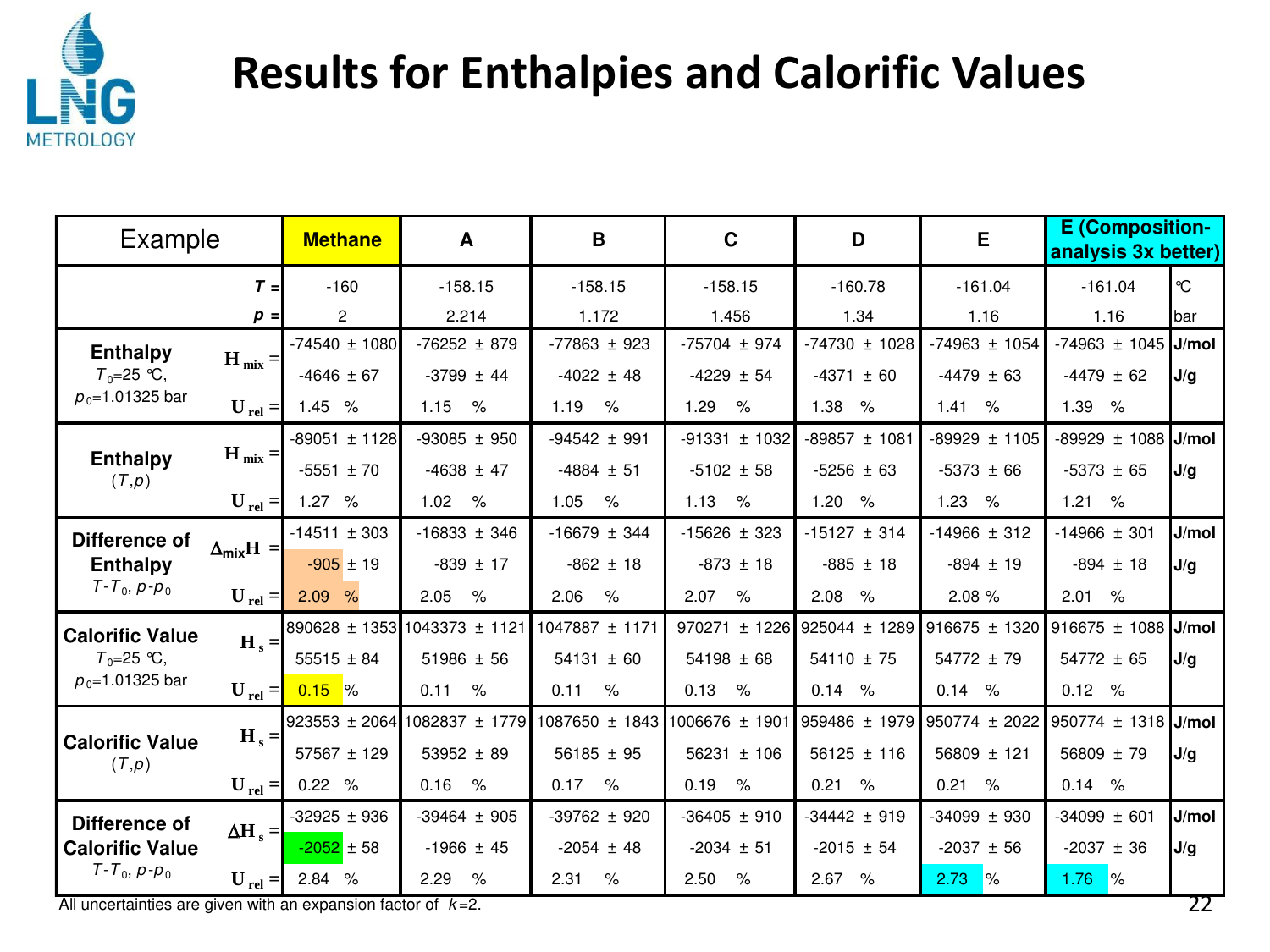

### **Uncertainty Calculations**

Principles:

- **Model equations**: see previous slides
- **Uncertainties** from:
	- literature (e.g. LNG Custody Transfer Handbook 3rd ed.)
	- NIST data base
	- estimated …
	- traceability not checked
- **Sensitivity coefficients**: differential calculus or numerical
- **Total uncertainty**:

$$
u^{2}(y) = \sum_{k} u_{i}^{2}(y) + \sum_{k} \sum_{l \neq k} r(z_{k}, z_{l}) \cdot u_{k}(y) \cdot u_{l}(y)
$$

- **Correlations**:
	- differences in enthalpies and calorific values have common uncertainty sources
	- stoichiometric reaction equation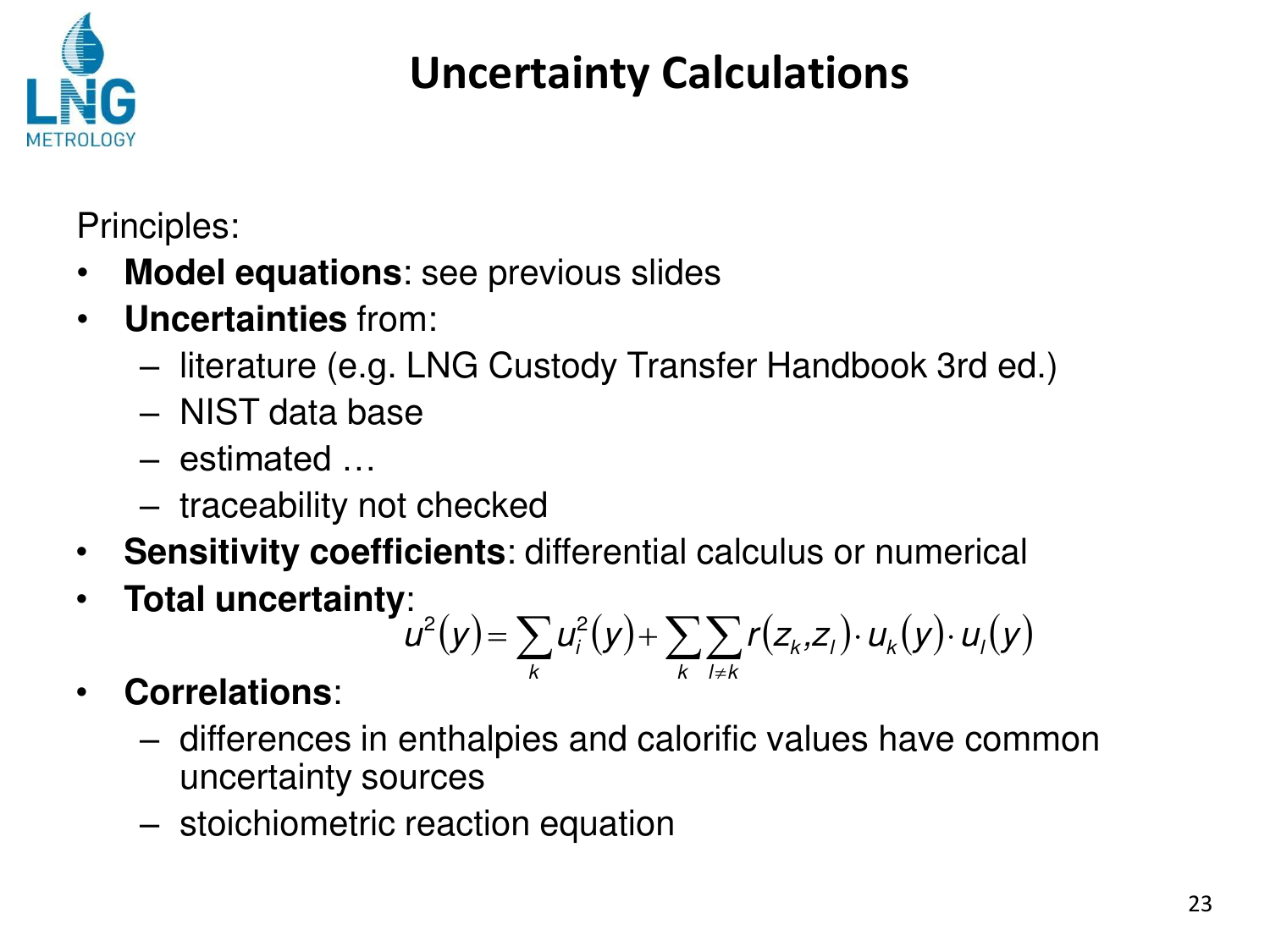

#### **Calorific value -Main (relative) uncertainty contributions (in %)**

|                                                           |                             |                                                                                                                                                        | <b>LNG-Examples</b> |         |         |             |         |         |                                   |
|-----------------------------------------------------------|-----------------------------|--------------------------------------------------------------------------------------------------------------------------------------------------------|---------------------|---------|---------|-------------|---------|---------|-----------------------------------|
| Uncertainty contributions<br>due to:                      | $u(x)$ , $k=1$<br>(approx.) | component                                                                                                                                              | <b>Methane</b>      | A       | B       | $\mathbf c$ | D       | E       | E + Analysis<br>3 times<br>better |
| Temperature                                               | $\pm$ 0.5 °C                | lall                                                                                                                                                   | 0.154               | 0.288   | 0.270   | 0.217       | 0.181   | 0.170   | 0.401                             |
| <b>Pressure</b>                                           | $± 30$ mbar                 | LNG, O <sub>2</sub>                                                                                                                                    | 0.001               | 0.001   | 0.001   | 0.001       | 0.001   | 0.001   | 0.002                             |
| <b>Melting and Sublimation</b><br>heats                   | ± 72/40/56<br>J/mol         | $H_2O/CO_2/N_2$                                                                                                                                        | 1.853               | 3.820   | 3.551   | 2.745       | 2.245   | 2.092   | 4.923                             |
| <b>Changes of enthalpies</b><br>without phase transitions | ± 1%                        | all                                                                                                                                                    | 5.270               | 9.288   | 8.647   | 7.125       | 6.136   | 5.785   | 13.609                            |
| <b>Enthalpies of formation</b>                            | $± 500$ J/mol               | LNG                                                                                                                                                    | 27.291              | 24.325  | 25.003  | 26.122      | 26.869  | 27.065  | 62.800                            |
|                                                           | ± 20/65<br>J/mol            | H <sub>2</sub> O/CO <sub>2</sub>                                                                                                                       | 0.547               | 1.066   | 0.997   | 0.786       | 0.651   | 0.610   | 1.436                             |
| Concentration<br>(without correlations)                   | ± 0.09 %                    | lall                                                                                                                                                   | 41.546              | 39.235  | 39.680  | 40.461      | 40.994  | 41.240  | 10.798                            |
| Concentration<br>(caused by correlations)                 | or 10 ppm <sup>1</sup>      | all $(-N_2)$                                                                                                                                           | 23.338              | 21.978  | 21.851  | 22.543      | 22.923  | 23.037  | 6.032                             |
| Sum                                                       | $4 \times 40$               | $\frac{1}{2}$ and $\frac{1}{2}$ and $\frac{1}{2}$ and $\frac{1}{2}$ and $\frac{1}{2}$ in the second contraction of $\overline{O}$ for all NIO solution | 100.000             | 100.000 | 100.000 | 100.000     | 100.000 | 100.000 | 100.000                           |

1) 10 ppm is the lowest detection limit in case of concentration *c* =0 for a LNG component.